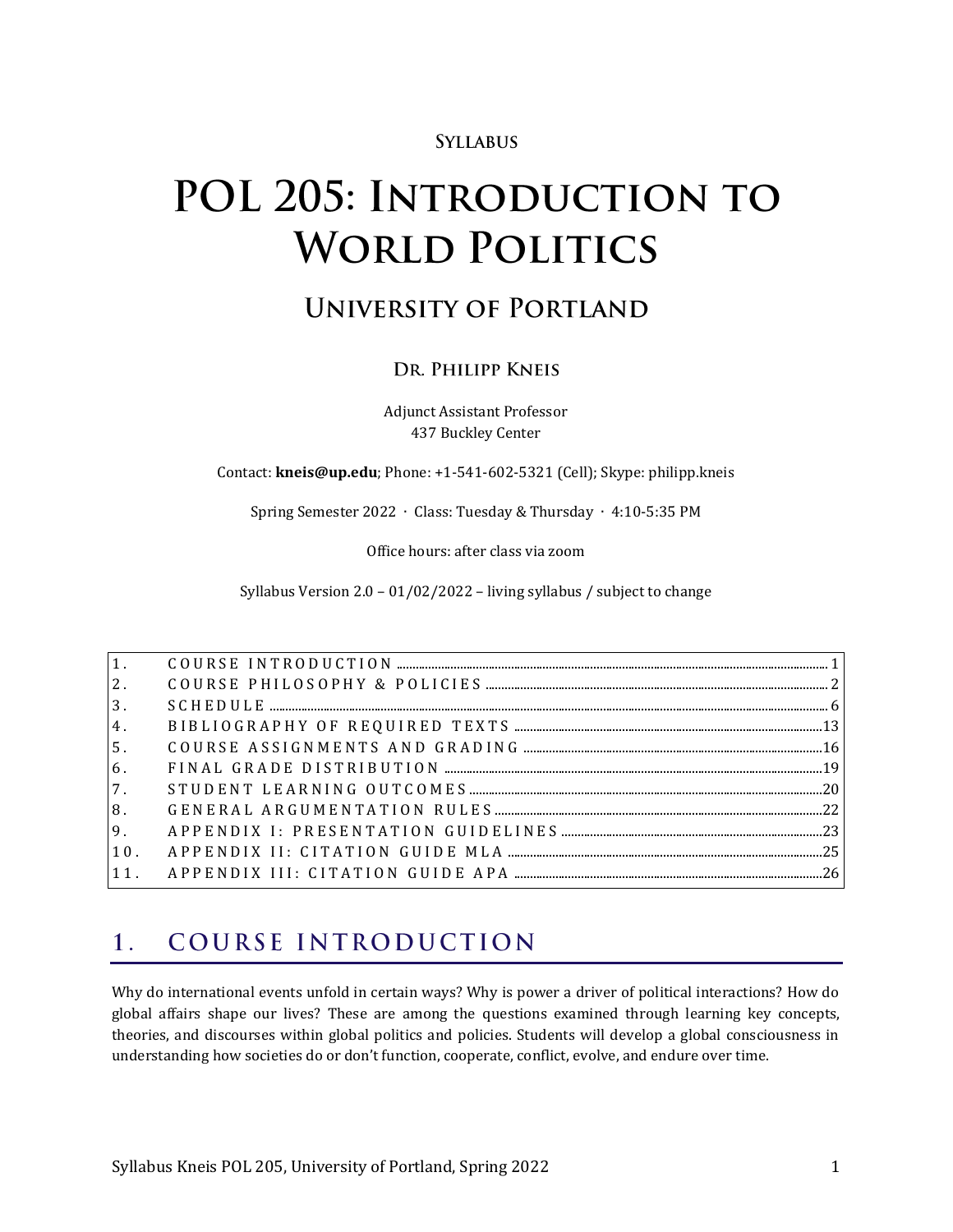#### <span id="page-1-0"></span>COURSE PHILOSOPHY & POLICIES  $2.$

#### **2.1. Class Objective**

The **main objective** of this course is to foster critical thinking on the basis of increased domain knowledge and advanced theoretical reflections on the topic of the class. The readings offered are academic articles or political documents. Students are required to conduct own research and participate actively in the discussion in order to create a peer learning community.

#### **2.2. Assignment Rationale**

**Assignments** in this class are meant to develop student research and discussion on the topic. These are the assignments – see also below for a detailed description. Assignment 6 should also be sent via e-mail to the instructor to preempt technical issues with the online class system. Text presentations are posted on Moodle.

- 1. Ongoing assignment: active participation in the discussion. Graded will be the extent of activity, but not its content. You should aim to post regularly, at least once a week. If that is not possible, post whenever you can, and let me know about a possible individual schedule.
- 2. One presentation of one assigned text (due depending on when the text is scheduled).
- 3. 3 response essays that collects preliminary ideas for student research.
- 4. Presentation of preliminary research ideas to the class towards the end of term, in order to gather peer and instructor feedback for final research paper.
- 5. Final research paper, based on the research ideas and response essays.

### **2.3. General Guidelines**

- You are required to **read this syllabus in full**. Please direct any questions directly to the instructor in person or via e-mail. Please also monitor announcements in case the schedule needs to change.
- Typically, **following all instructions** will lead to successful participation in class. For more detail, see below for the schedule, as well as on p. [13](#page-12-1) for descriptions of assignments, and p. [13](#page-12-1) for student learning outcomes.
- A seminar thrives on the regular participation of every single member of the group. You are expected to participate actively in the discussions, and you should feel free to do so. **This is a place to learn, not a place to be perfect.** You do not need to be intimidated. Everyone is in the same boat.
- **Respect your fellow students**. Everybody should feel safe to be as honest as possible. People are indeed able to **see things differently**, even though they have the same facts. If somebody makes what could be seen a mistake, be patient and understanding. Focus any **critique** on the argument and the issue, not on the person making the statement. We are all learning, and we will never be perfect.
- Language skills should not distract from your message. I do not grade language and style per se, but if writing mistakes distract too much from your argument, so that any reasonable reader would have difficulties understanding it, your grade may be affected. Writing is difficult for everyone, and takes years of practice and skill. Feel free to ask for help if you feel that your writing needs improvement and use the institutional support provided by the university.
- In the case that I feel **attendance/participation and reading progress** are below reasonable expectations, I reserve the right to do a quiz in order to check on reading progress.

#### **2.4. Discussions**

▪ Over the years, I have seen that whenever there is a strong instructor presence in a discussion board, **student participation in the discussions** goes down. Therefore, I will limit my contributions in the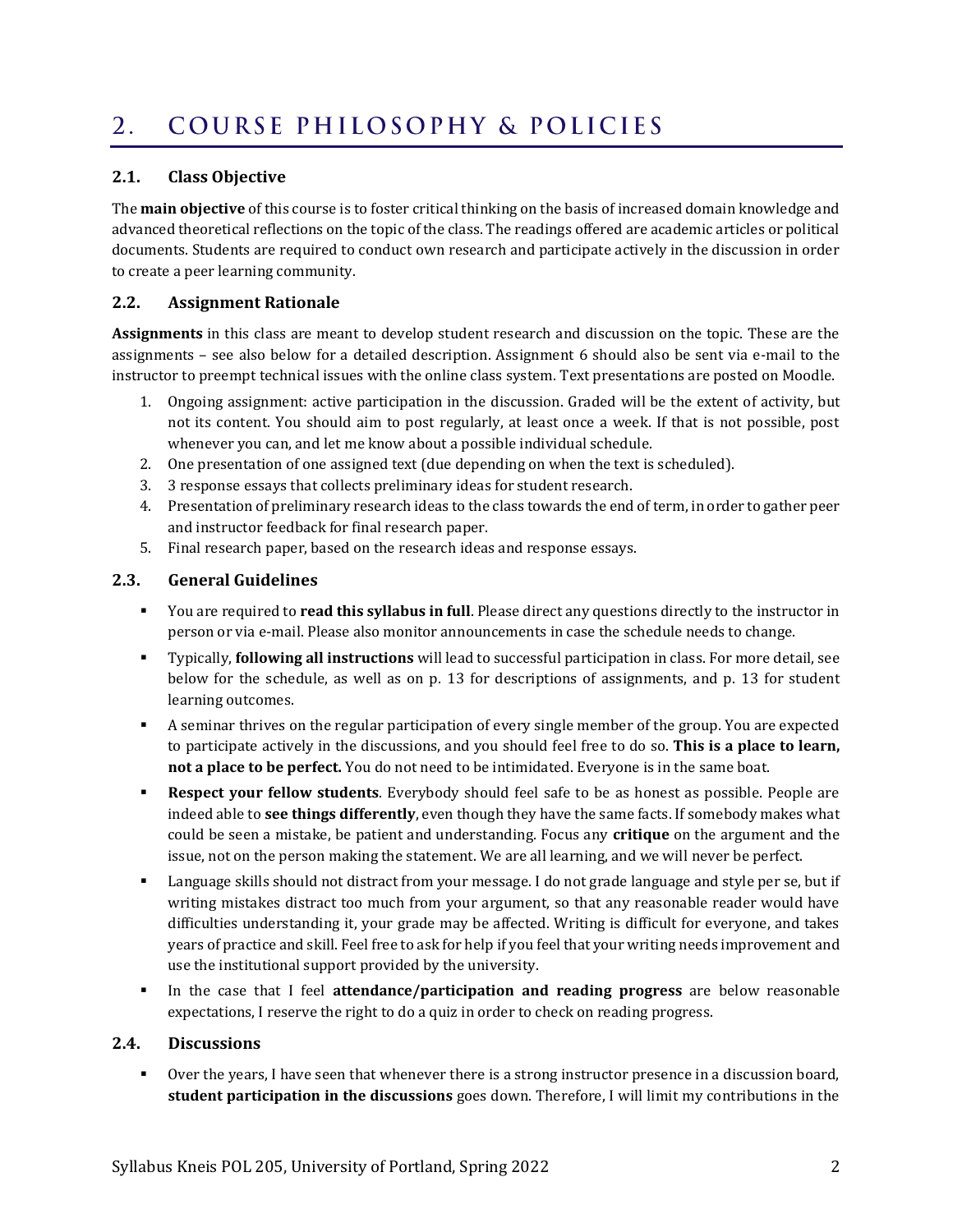discussion forum. I will read student entries and respond whenever I feel there is a need to correct something or add a perspective that has not been addressed so far, or when discussion participation is low. But the main point of the discussion board is student peer discussion, and not overwhelming instructor input.

- For every assignment posted in the discussion board (text presentation, research presentation), there is also a mandatory **Q&A** component. I will wait a while till I grade such assignment to incorporate how the presenter handles peer responses.
- **Regular participation** in the class is mandatory.

#### **2.5. Communication with Instructor**

- Please email your instructor for matters of a personal nature. I will reply to course-related questions and email within 24-48 hours. I will strive to return your assignments and grades for course activities to you within five days of the due date.
- **Please let me know in advance** if you cannot complete assignments on time. We will find a way.
- If you feel you need **additional feedback** about how you are doing in class, do not hesitate to write me an e-mail. Usually, if you are posting regularly, and turn in all the required assignments on time and following instructions, you will be successful in this class.
- Given that this is an online class, I am very flexible in helping you manage your time, and to find an individual route through the class if necessary.
- Please feel free to contact me about any aspect of the course, or your performance. Let me know as soon as possible if there are any issues that might need my immediate attention. I'm always willing to learn myself, and to improve the class whenever necessary.

### **2.6. The Learning Commons**

This year, you have the choice of working with Learning Commons peer educators face-to-face in Buckley 163 or online in Zoom or Teams.

The Learning Commons invites you to connect with trained writing assistants, tutors, and consultants as an *effective learning strategy* for greater success in your college courses. As with any skill, *practice* helps. Engaging with peer educators is a form of practice that can make your college learning experience more enjoyable and successful.

**The Writing Center**: Students can increase their confidence and competence in writing by booking an appointment at [www.up.mywconline.net.](http://www.up.mywconline.net/) Please note WCONLINE is not associated with your UP login credentials. The first time you schedule an appointment, you will be prompted to create a WCONLINE account. To make appointments at a time not offered on the scheduler, you can send an email request t[o writing@up.edu,](mailto:writing@up.edu) providing the course information, assignment details and a list of possible appointment times. Please allow up to 48 hours for response time.

**Appointments for all other tutoring programs** can be accessed through our Bookings Scheduler at <https://bit.ly/learning-up> or on our website at [https://www.up.edu/learningcommons/.](https://www.up.edu/learningcommons/) Please make appointments *at least* 12 hours in advance.

- **Group Work Lab**: Our Group Work Lab peer consultants can help project groups run effectively. Students can meet as a group to develop their project with a Group Work Lab consultant for both inperson and online group projects.
- **Language Studio**: Students can meet with French, German, Spanish, and Chinese language tutors to practice their conversational skills and unlock their understanding of grammar.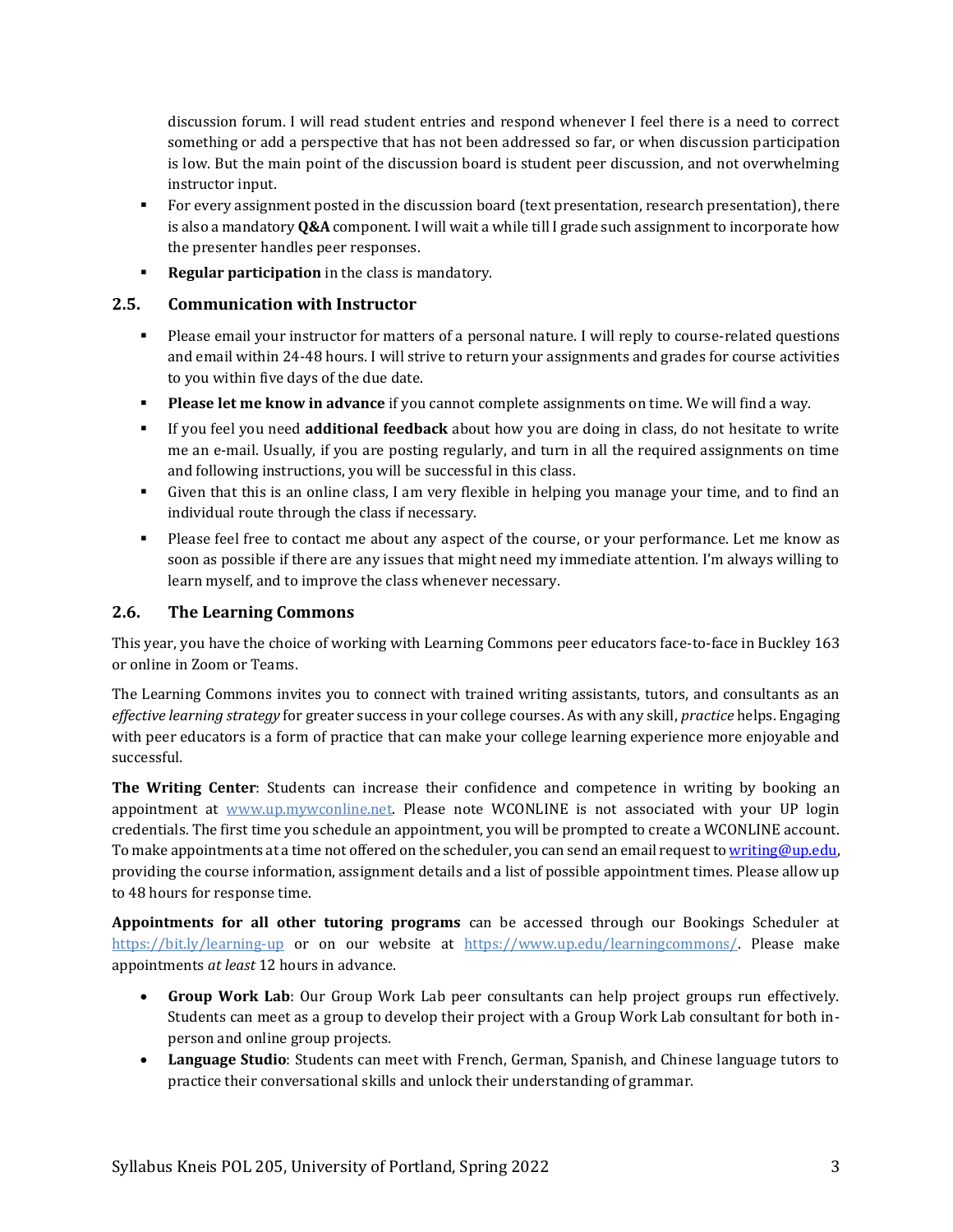• **Speech & Presentation Lab**: Students can improve the highly sought-after skills of presentation writing and delivery with our trained peer consultants.

Tutoring works best when you use it proactively and consistently throughout the semester. For example, you can use the Writing Center for brainstorming ideas for a paper and later for working on your first draft. Likewise, those seeking tutoring can work with a tutor a few times in the weeks leading up to a test. We also welcome small group appointments for 2-4 students at a time, as such social learning can be very effective.

**Embedded tutoring and PAL:** The Learning Commons offers embedded tutoring and online Peer Assisted Learning (PAL) group sessions for specific classes. PAL sessions are voluntary and offer you the opportunity to learn material through collaborative learning activities that are guided by a trained peer facilitator. Your instructors, embedded tutors, or PAL facilitators will contact you if your class offers this option.

#### **Our peer educator resources are here for you**

Questions about the Learning Commons and our programs can be directed to the Learning Commons staff at [learning@up.edu.](mailto:learning@up.edu) 

### **2.7. Assessment Disclosure Statement**

Student work products for this course may be used by the University for educational quality assurance purposes.

### **2.8. Accessibility Statement**

The University of Portland endeavors to make its courses and services fully accessible to all students. Students are encouraged to discuss with their instructors what might be most helpful in enabling them to meet the learning goals of the course. Students who experience a disability are also encouraged to use the services of the Office for Accessible Education Services (AES), located in the Shepard Academic Resource Center (503-943- 8985). If you have an AES Accommodation Plan, you should make an appointment to meet with your faculty member to discuss how to implement your plan in this class. Requests for alternate location for exams and/or extended exam time should, where possible, be made two weeks in advance of an exam, and must be made at least one week in advance of an exam. Also, you should meet with your faculty member to discuss emergency medical information or how best to ensure your safe evacuation from the building in case of fire or other emergency.

### **2.9. Mental Health Statement**

As a college student, you may sometimes experience problems with your mental health that interfere with academic experiences and negatively impact daily life. If you or someone you know experiences mental health challenges at UP, please contact the University of Portland Health and Counseling Center in Orrico Hall (down the hill from Franz Hall and Mehling Hall) a[t www.up.edu/healthcenter](http://www.up.edu/healthcenter) or at 503-943-7134. Their services are free and confidential, and if necessary they can provide same day appointments. In addition, after-hours phone counseling is available if you call 503-943-7134 and press 3 outside of business hours. Also know that the University of Portland Public Safety Department (503-943-4444) has personnel trained to respond sensitively to mental health emergencies at all hours. Remember that getting help is a smart and courageous thing to do – for yourself, for those you care about, and for those who care about you.

### **2.10. Ethics of Information**

The University of Portland is a community dedicated to the investigation and discovery of processes for thinking ethically and encouraging the development of ethical reasoning in the formation of the whole person. Using information ethically, as an element in open and honest scholarly endeavors, involves moral reasoning to determine the right way to access, create, distribute, and employ information including: considerations of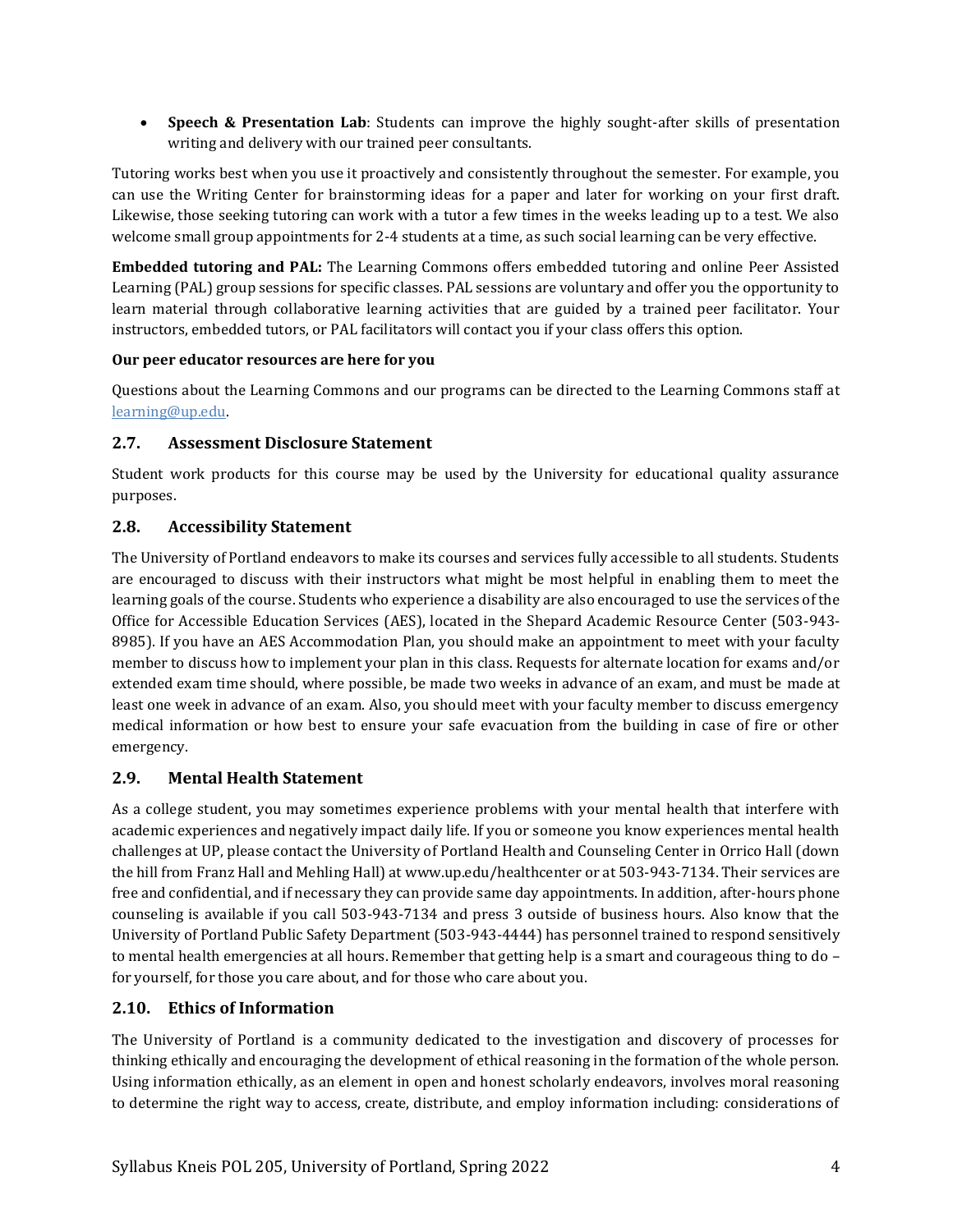intellectual property rights, fair use, information bias, censorship, and privacy. More information can be found in the Clark Library's guide to the [Ethical Use of Information](https://libguides.up.edu/ethicaluse/) at [libguides.up.edu/ethicaluse.](https://libguides.up.edu/ethicaluse/)

#### **2.11. Non-Violence Statement**

The University of Portland is committed to fostering a community free from all forms of violence in which all members feel safe and respected. Violence of any kind, and in particular acts of power-based personal violence, are inconsistent with our mission. Together, we take a stand against violence. Join us in learning more about campus and community resources, UP's prevention strategy, and reporting options on the [Green Dot website,](https://www.up.edu/greendot/) [www.up.edu/greendot](https://www.up.edu/greendot/) or the [Title IX website,](https://www.up.edu/titleix/) [www.up.edu/titleix.](https://www.up.edu/titleix/)

### **2.12. University of Portland's Code of Academic Integrity**

Academic integrity is openness and honesty in all scholarly endeavors. The University of Portland is a scholarly community dedicated to the discovery, investigation, and dissemination of truth, and to the development of the whole person. Membership in this community is a privilege, requiring each person to practice academic integrity at its highest level, while expecting and promoting the same in others. Breaches of academic integrity will not be tolerated and will be addressed by the community with all due gravity.

### **2.13. Remote Learning**

Remote learning presents unique challenges to both faculty members and students in the online environment. Working together, we can create a successful learning community by following some important guidelines.

- To be successful in remote learning, all students must have access to a functioning computer with a working microphone, camera, and headphones or headset. Students who do not have access to such technology may contact the Office of Financial Aid for possible assistance.
- All course content will be available through course Moodle pages accessible through the UP Portal (PilotsUP). Students should have a working knowledge of both Zoom and Microsoft Teams.
- Students are expected to attend all class sessions, whether synchronous or asynchronous, according to the instructor's direction, and follow guidelines for class conduct during online sessions (e.g. muting, camera on/off, respectful use of chat, etc.)
- If a student does not feel well enough to attend class remotely, they should communicate with their instructor as to how to make up missed work.
- For the benefit of students who are not able to attend class due to illness or temporary internet problems, all classroom sessions will be recorded or made available on the course Moodle site in some other method. **Students may not distribute or share any course images or recordings without the permission of the instructor.**

#### **2.14. COVID-19 safety policies**

The Learning Commons will follow current UP safety guidelines for the semester. Our COVID-19 safety protocols are subject to change depending on the current situation with the virus. The most up-to-date policies and protocols will be posted on our website and in the Learning Commons in BC 163.

**Learning Assistance Counselor**: Learning assistance counseling is also available in BC 101. The counselor teaches learning strategies and skills that enable students to become more successful in their studies and future professions. The counselor provides strategies to assist students with reading and comprehension, note-taking and study, time management, test-taking, and learning and remembering. Appointments can be made in the on-line scheduler available to all students in Moodle or during posted drop-in hours.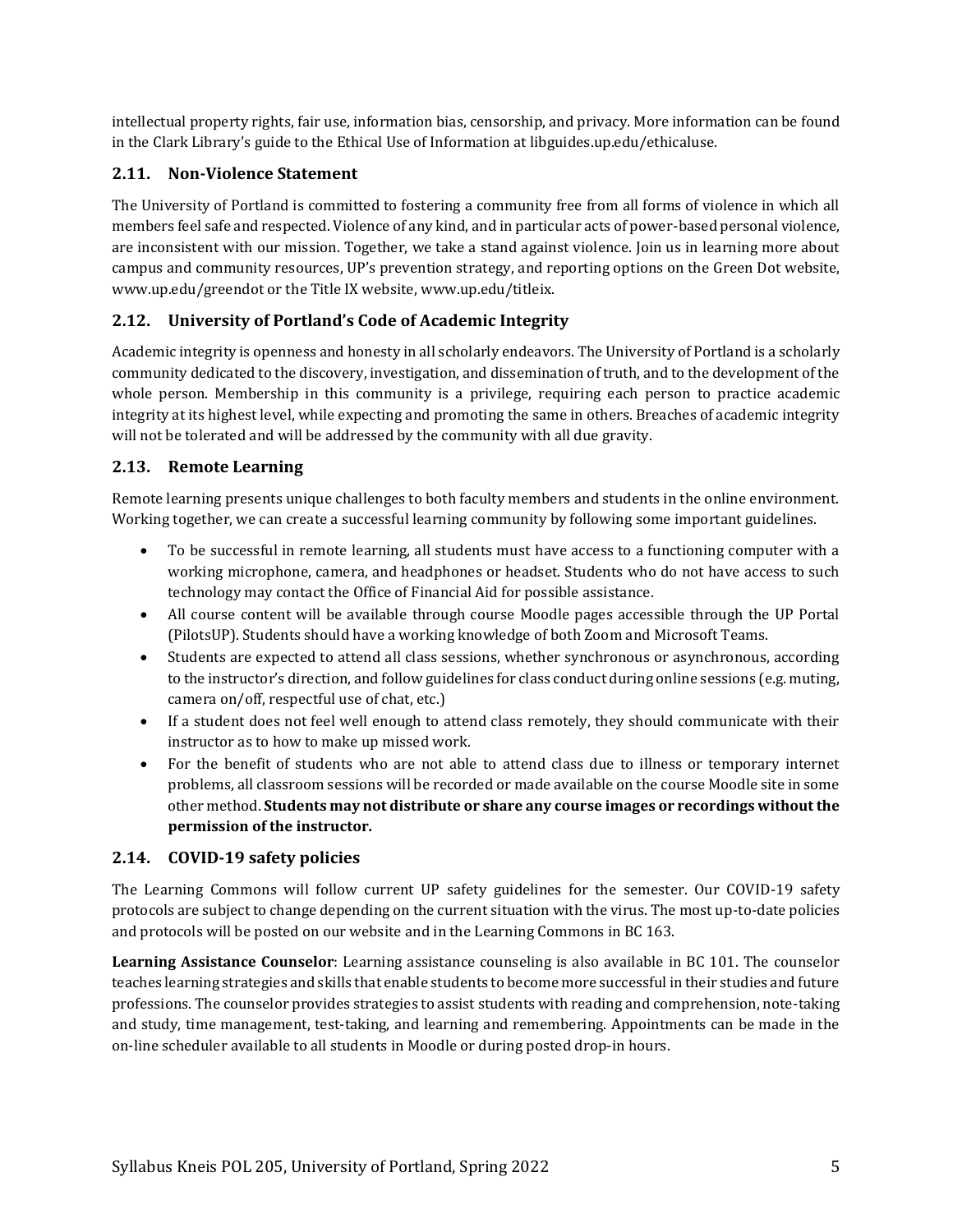#### <span id="page-5-0"></span>**SCHEDULE**  $3<sub>1</sub>$

#### **3.1. Abbreviated Schedule – Everything on One Page**

### **UNIT 1: NATIONALISM AND NATIONAL INTEREST**

- ❖ *Assignment 1 (ongoing): Discussion Board (10 points for 10 longer posts, continuous participation is ideal). Post to the discussion board during the relevant week when you can; I allow for maximum flexibility.*
- ❖ *Assignment 2: Present one Text of your choice in the week the text is assigned (10 points)*
- *1. Introduction*
- *2. Nationalism*
- *3. Realism*
- *4. War and Peace*

### **UNIT 2: THE GLOBAL FRAMEWORK**

- *5. Globalization*
- *6. United Nations*

### **UNIT 3: GLOBAL DEMOCRACY?**

- *7. Democracy*
- *8. Spring Break*
	- ❖ *Assignment 3: Response Essay "Can Democracy Be a Model for the World?" due Friday of Week 7, till 8PM PT*
- *9. US Foreign Policy*
- *10. Cosmopolitanism*

### **UNIT 4: GLOBAL ETHICS IN A POST-COLONIAL WORLD**

- *11. Decoloniality*
- *12. Human Rights and Migrations*
- *13. International Legal Philosophy*

### **UNIT 5: STUDENT RESEARCH**

- *14. Student Presentations Session I*
- *15. Presentations Session II+III*
	- ❖ *Assignment 4: Present your own research, via Moodle AND Discussion Board*
- *16. Exam Week: Final Paper Due*
	- ❖ *Assignment 5: Send in Final Research Paper "How has the American political system worked with regards to a specific policy issue?" by Thursday, April 28, 8 PM PT, on Moodle*

*Detailed Schedule as follows.*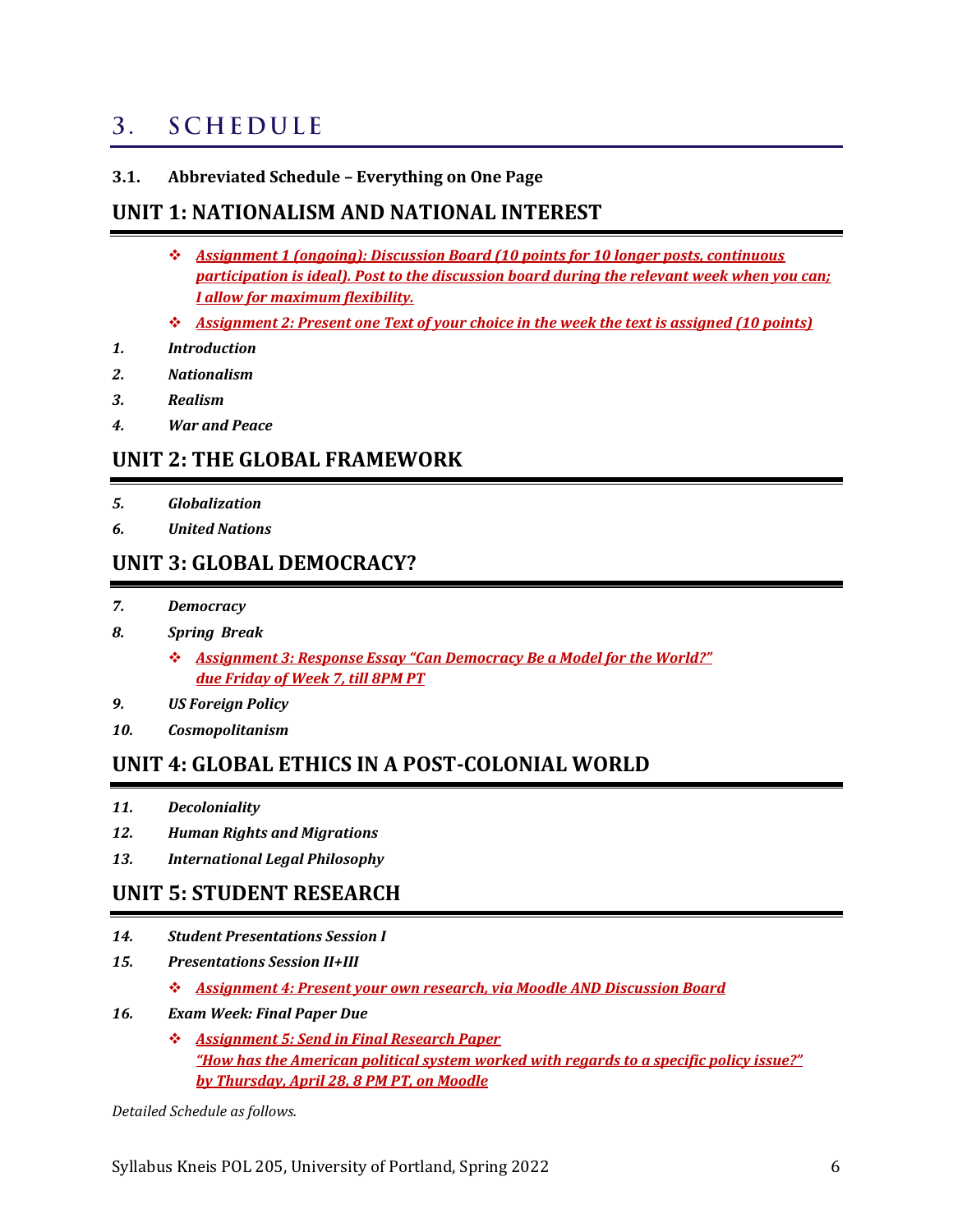#### **3.2. Detailed Schedule**

### **UNIT 1: NATIONALISM AND NATIONAL INTEREST**

*… in which theories of nationalism, just war and realpolitik will be examined.*

- ❖ *Assignment 1 (ongoing): Discussion Board (10 points for 10 longer posts, continuous participation is ideal). Post to the discussion board during the relevant week when you can; I allow for maximum flexibility.*
- ❖ *Assignment 2: Present one Text of your choice in the week the text is assigned (10 points)*

| 1. | <i><u><b>Introduction</b></u></i> |
|----|-----------------------------------|
|    |                                   |

#### *Tuesday, January 11*

Syllabus, Assignments, Introductions

#### *Thursday, January 13*

Class Discussion

#### *2. Nationalism*

#### *Tuesday, January 18*

- 1. Anderson, Benedict. *Imagined Communities. Reflections on the Origin and Spread of Nationalism.* Rev. Ed., New York: Verso, 2006. 9-65.
- 2. Hobsbawm, Eric. *Nations and Nationalism since 1780. Programme, Myth, Reality*. Cambridge/New York: Cambridge UP, 1990, Chapter 1: 14-45.

#### *Thursday, January 20*

- 3. Wilson, Woodrow. "Fourteen points." *Address to Congress.* Vol. 8. 1918.
- 4. Krasner, Stephen D. "Sovereignty." *Foreign Policy* (2001): 20-29.
- 5. Pham, J. Peter. "What is in the National Interest? Hans Morgenthau's realist vision and American foreign policy." *American Foreign Policy Interests* 30.5 (2008): 256-265.

#### *3. Realism*

#### *Tuesday, January 25*

- 1. Kagan, Robert. "Power and Weakness," *Policy Review*, No. 113, June and July 2002, 1-19. https://www.mtholyoke.edu/acad/intrel/bush/kagan.htm
- 2. Balibar, Etienne. "Whose Power? Whose Weakness?: On Robert Kagan's Critique of European Ideology." *Theory and Event* 6:4 (2003). 1-7.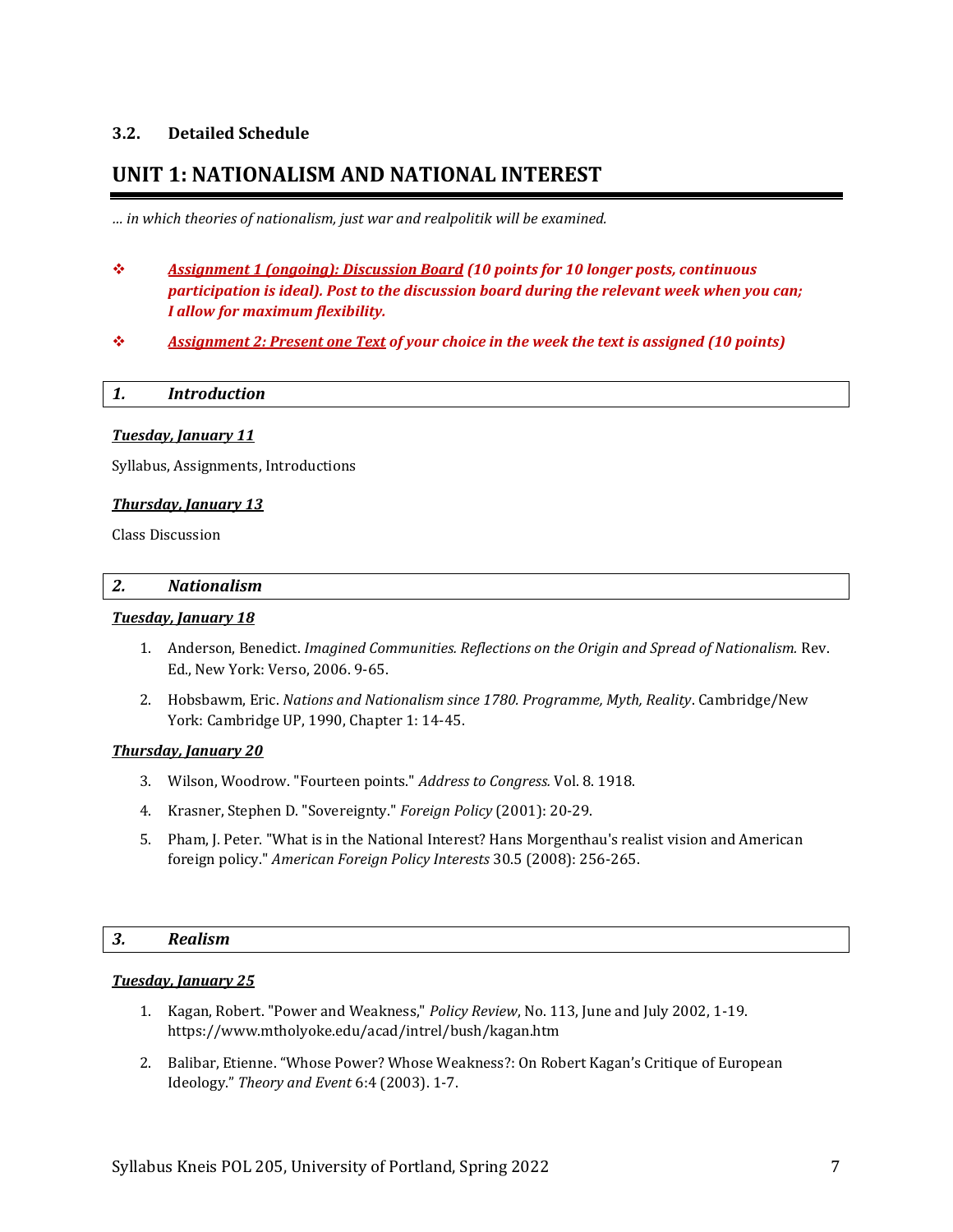#### *Thursday, January 27*

- 3. Nye, Joseph. "Soft Power." *Foreign Policy* 80 (Autumn 1990): 153-171.
- 4. Cesa, Marco. "Realist visions of the end of the Cold War: Morgenthau, Aron and Waltz." *The British Journal of Politics and International Relations* 11.2 (2009): 177-191.

#### *4. War and Peace*

#### *Tuesday, February 1*

- 1. Thucydides, *The Peloponnesian War*, Book 5, chapter 84
- 2. Howse, Robert. "Thucydides and Just War: How to Begin to Read Walzer's Just and Unjust Wars." *European Journal of International Law* 24.1 (2013): 17-24.

#### *Thursday, February 3*

- 3. Walzer, Michael. "World War II: why was this war different?." *Philosophy & Public Affairs* (1971): 3- 21.
- 4. Mearsheimer, John J. "Why the Ukraine Crisis Is the West's Fault. The Liberal Delusions That Provoked Putin." *Foreign Affairs* 93 (2014): 1–12.

### **UNIT 2: THE GLOBAL FRAMEWORK**

*… in which we will discuss the global framework emerging after World War II.*

#### *5. Globalization*

#### *Tuesday, February 8*

- 1. Friedman, Thomas L. "It's a flat world, after all." *The New York Times* 3 (2005): 33-37.
- 2. Christopherson, Susan, Harry Garretsen, and Ron Martin. "The world is not flat: putting globalization in its place." *Cambridge Journal of Regions, Economy and Society* 1.3 (2008): 343-349.
- 3. Micklethwait John, and Adrian Wooldridge. "The Globalization Backlash." *Foreign Policy* No. 126 (Sep. - Oct., 2001), pp. 16-18+20+22+24+26.

#### *Thursday, February 10*

- 4. Keohane, Robert O., and Joseph S. Nye. "Transgovernmental relations and international organizations." *World politics* 27.1 (1974): 39-62.
- 5. Murphy, Craig N. "Global governance: poorly done and poorly understood." *International Affairs* 76.4 (2000): 789-803.
- 6. Sen, Amartya. "Development as freedom (1999)." *The globalization and development reader: Perspectives on development and global change* 525 (2014).

#### *Other Texts (Voluntary)*

7. Keohane, Robert O., and Joseph S. Nye Jr. "Globalization: What's new? What's not?(And so what?)." *Foreign policy* (2000): 104-119.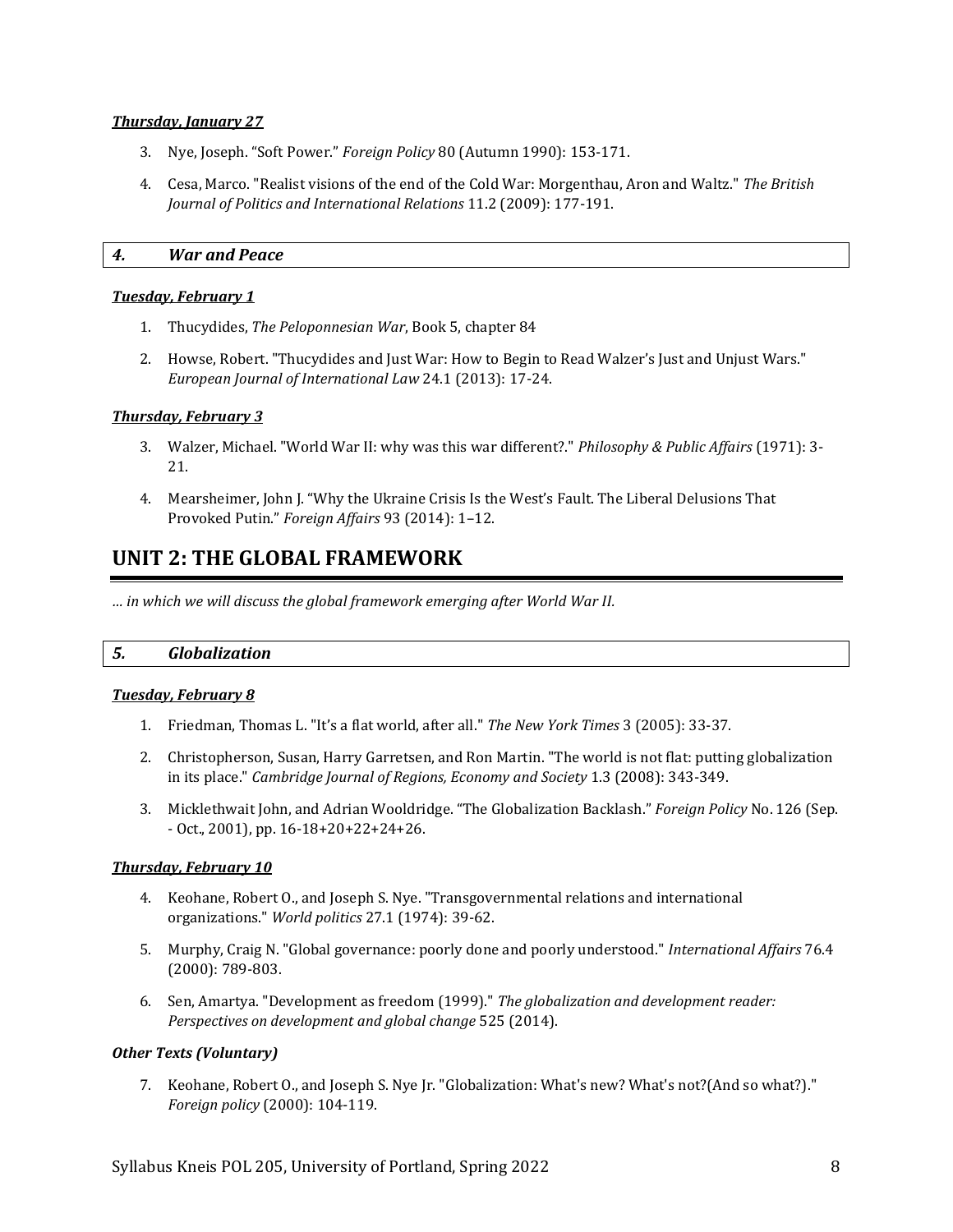8. Keohane, Robert O., and Joseph S. Nye Jr. "Power and interdependence in the information age." *Foreign Aff*. 77 (1998): 81.

#### *6. United Nations*

#### *Tuesday, February 15*

- 1. Kant, Immanuel. "Perpetual Peace: A Philosophical Sketch." 1795. *Kant: Political Writings. Cambridge: Cambridge University Press (93–130).* 1991*.*
- 2. Lemkin, Raphael. "Genocide as a crime under international law." *American Journal of International Law* 41.1 (1947): 145-151.
- 3. Snyder, Jack. "One world, rival theories." *Foreign policy* 145 (2004): 52.

#### *Thursday, February 17*

- 4. Radelet, Steven. "A primer on foreign aid." *Center for Global Development working paper* 92 (2006).
- 5. Risse, Thomas. "Transnational actors and world politics." *Corporate ethics and corporate governance.* Springer, Berlin, Heidelberg, 2007. 251-286.
- 6. Barnett, Michael. "Humanitarianism with a sovereign face: UNHCR in the global undertow." *International Migration Review* 35.1 (2001): 244-277.

### **UNIT 3: GLOBAL DEMOCRACY?**

*… in which the survival of the democratic model in the world with be discussed.*

#### *7. Democracy*

❖ *Assignment 3: Response Essay "Can Democracy Be a Model for the World?" due Friday of Week 7, till 8PM PT*

#### *Tuesday, February 22*

- 1. Zakaria, Fareed. "The rise of illiberal democracy." *Foreign Affairs* (1997): 22-43.
- 2. Meany, Thomas and Yascha Mounk. "What was Democracy?" *The Nation*, June 2, 2014, 1-39.

#### *Thursday, February 24*

- 3. Ferrara, Alessandro. "Judging Democracy in the 21st Century: Crisis or Transformation?" *No Fo* 10, 2013, 1-22.
- 4. Rodrik, Dani. "Is Liberal Democracy Feasible in Developing Countries?." *Studies in Comparative International Development* 51.1 (2016): 50-59.
- 5. Galston, William A. "The Populist Challenge to Liberal Democracy". *Journal of Democracy*, April 2018, Volume 29, Number 2 , 5-19.

#### *Other Texts (Voluntary)*

6. Rodrik, Dani. "Put globalization to work for democracies." *New York Times* 17.9 (2016): 2017.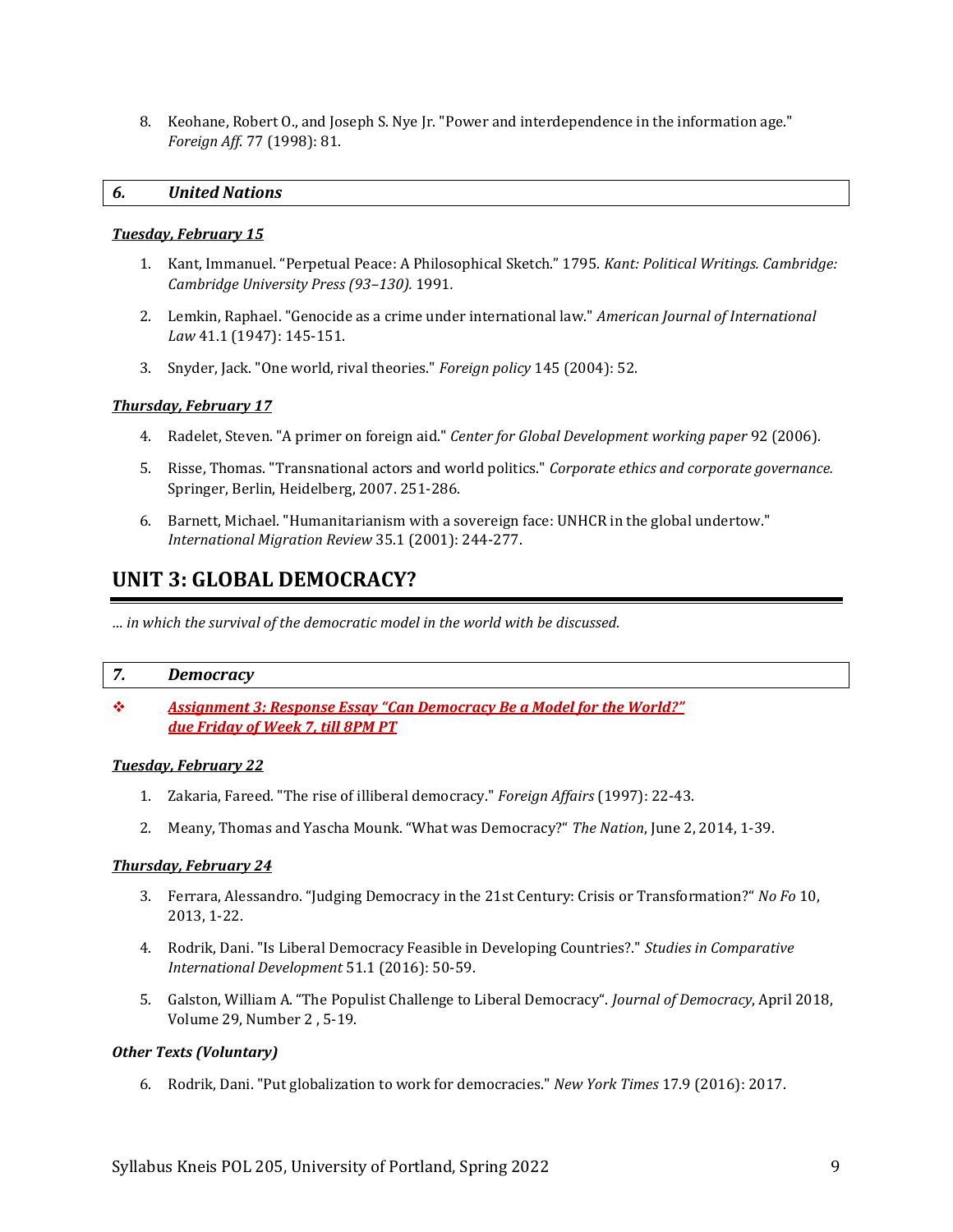- 7. Walker, Christopher. "The Authoritarian Threat The Hijacking of "Soft Power". *Journal of Democracy*, Volume 27, Number 1, January 2016, 49-63.
- 8. "What's Gone Wrong with Democracy", The Economist, March 1, 2014, 1-17.
- 9. Puddington, Arch: "The Return to the Iron Fist", *Journal of Democracy*, Volume 26, No. 2, April 2015, 122-138.

#### *8. Spring Break*

#### *9. US Foreign Policy*

#### *Tuesday, March 8*

- 1. Fukuyama, Francis. "The End of History." *The National Interest* 16 (Summer 1989): 3–18.
- 2. Wright, Thomas. "A Post American Europe and the Future of US Strategy." Brookings / Robert Bosch *Foundation Transatlantic Initiative*, 2017.
- 3. Coudenhove-Kalergi, Richard. "The Pan-European Outlook." *International Affairs (Royal Institute of International Affairs 1931-1939)* 10.5 (Sep., 1931): 638-651.

#### *Thursday, March 10*

- 4. Kristensen, P. M. (2017). "After Abdication: America Debates the Future of Global Leadership." *Chinese Political Science Review*, 1-17.
- 5. Burrows, Mathew J., and Oliver Gnad. "Between 'Muddling Through' and 'Grand Design': Regaining Political Initiative–The Role of Strategic Foresight." *Futures* (2017).
- 6. Judt, Tony. "Europe vs. America" *New York Review of Books* 02/10/2005. 1–10. http://www.nybooks.com/articles/archives/2005/feb/10/europe-vs-america/

#### *10. Cosmopolitanism*

#### *Tuesday, March 15*

- 1. Appiah, Kwame Anthony. "There is no such thing as western civilization." *The Guardian*, Nov 9, 2016. 1-8.
- 2. Appiah, Kwame Anthony. "Global citizenship." *Fordham L. Rev*. 75 (2006): 2375.

#### *Thursday, March 17*

- 3. Huntington, Samuel P. "The clash of civilizations?." *Culture and politics*. Palgrave Macmillan, New York, 2000. 99-118.
- 4. Inglehart, Ronald, and Pippa Norris. "The true clash of civilizations." *Foreign policy* (2003): 63-70.
- 5. Bell, Wendell. "The clash of civilizations and universal human values." *Journal of Futures Studies* 6.3 (2002): 1-20.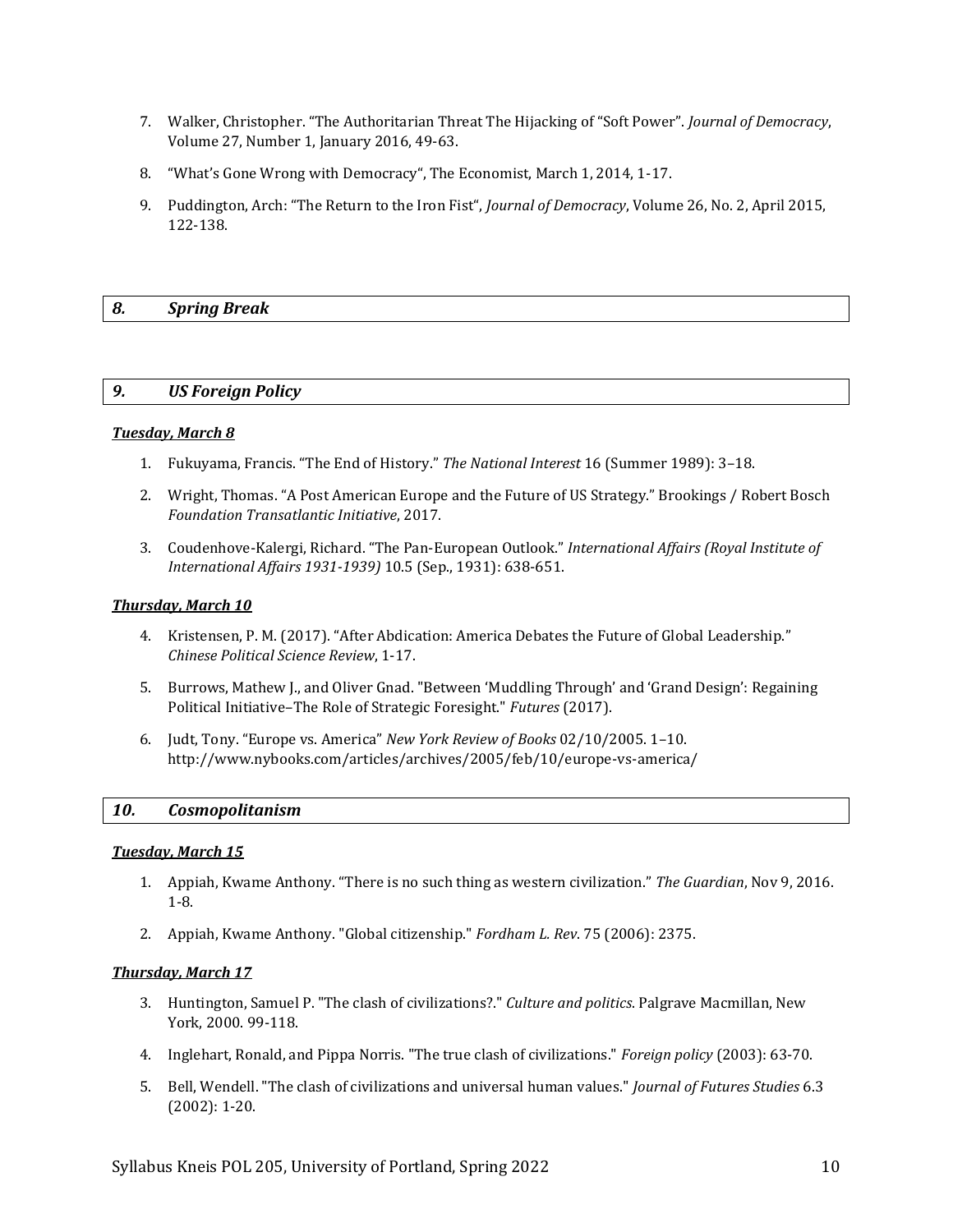### **UNIT 4: GLOBAL ETHICS IN A POST-COLONIAL WORLD**

*… in which we will investigate ethical questions related to decoloniality, human rights and international law.*

#### *11. Decoloniality*

#### *Tuesday, March 22*

- 1. Hutchings, Kimberly. "Dialogue between whom? The role of the west/non-west distinction in promoting global dialogue in IR." *Millennium* 39.3 (2011): 639-647.
- 2. Chakrabarty, Dipesh. "Provincializing Europe: Postcoloniality and the critique of history." *Cultural studies* 6.3 (1992): 337-357.

#### *Thursday, March 24*

- 3. Mignolo, Walter D. "Who speaks for the "human" in human rights?." *Cadernos de Estudos Culturais* 3.5 (2011).
- 4. Smith, Linda Tuhiwai. *Decolonizing methodologies: Research and indigenous peoples*. Zed Books Ltd., 2013. (excerpts)
- 5. Said, Edward W. *Orientalism*. Vintage, 1979.

#### *Other Texts (Voluntary)*

- 6. Iser, Mattias. "Recognition", *The Stanford Encyclopedia of Philosophy.* Edward N. Zalta (ed.), https://plato.stanford.edu/archives/sum2019/entries/recognition. Summer 2019.
- 7. Spivak, Gayatri Chakravorty (1988). "Can the Subaltern Speak?". In Nelson, Cary; Grossberg, Lawrence (eds.). *Marxism and the Interpretation of Culture.* Basingstoke: Macmillan. pp. 271–313.

#### *12. Human Rights and Migrations*

#### *Tuesday, March 99*

- 1. Arendt, Hannah. "We Refugees." *Menorah Journal* 31.1 (1943): 69-77.
- 2. Butler, Judith. "Precarious life, vulnerability, and the ethics of cohabitation." *The Journal of Speculative Philosophy* 26.2 (2012): 134-151.

#### *Thursday, March 31*

- 3. Bunch, Charlotte. "Women's rights as human rights: Toward a re-vision of human rights." *Hum. Rts. Q.* 12 (1990): 486.
- 4. Kisner, Wendell. "Agamben, Hegel, and the State of Exception." *Cosmos and History: The Journal of Natural and Social Philosophy* 3.2-3 (2007).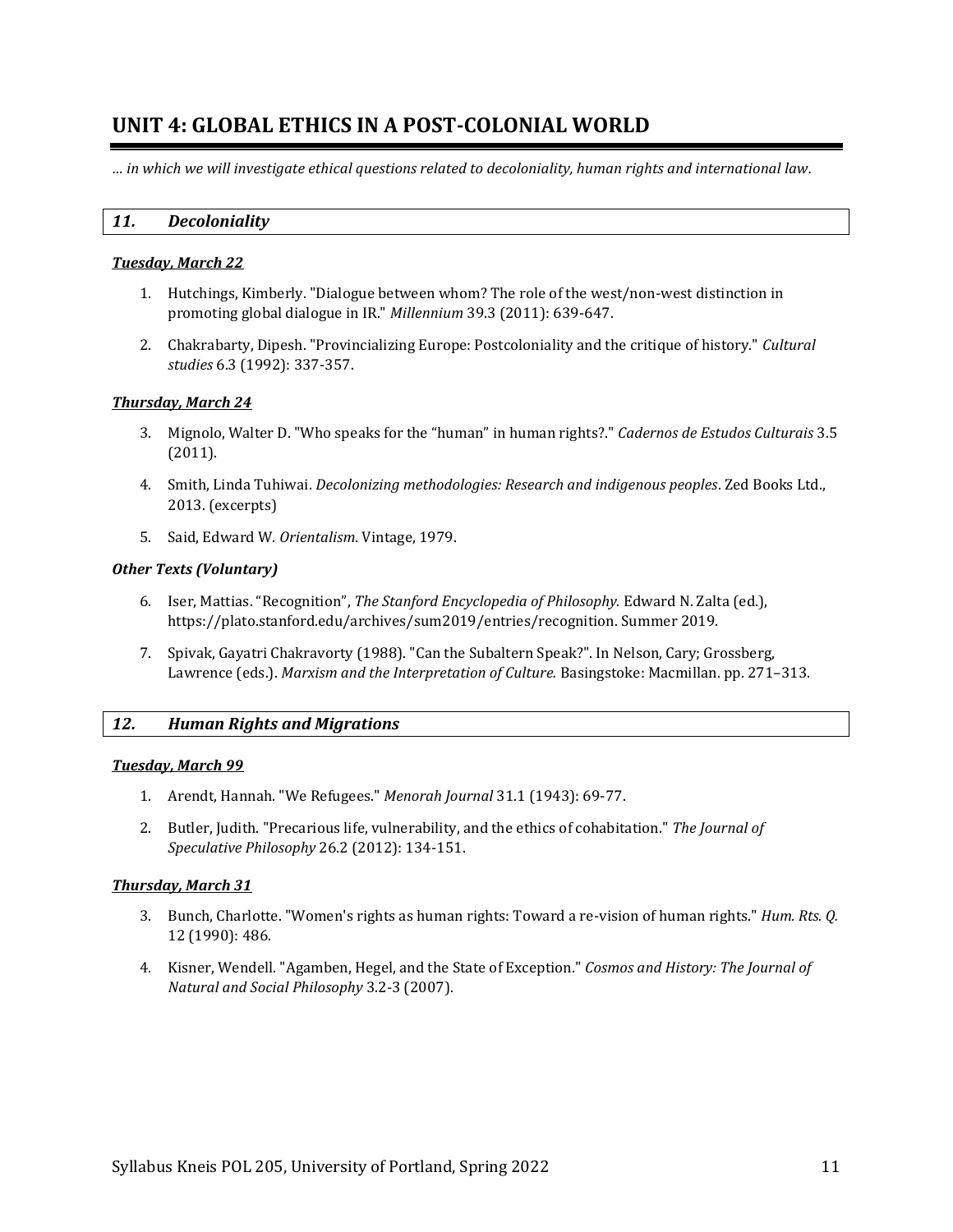#### *13. International Legal Philosophy*

#### *Tuesday, April 5*

- 1. Benhabib, Seyla. "The philosophical foundations of cosmopolitan norms." *Another cosmopolitanism* (2006): 13-44.
- 2. Kymlicka, Will. "Liberal nationalism and cosmopolitan justice." *Another cosmopolitanism* (2006): 128-44.

#### *Thursday, April 7*

- 3. Gilroy, Paul. "Lecture I. Suffering and Infrahumanity." *The Tanner Lectures on Human Values*, Yale University, February 21, 2014. 21-50.
- 4. Gilroy, Paul. "Lecture II. Humanities and a New Humanism." *The Tanner Lectures on Human Values*, Yale University, February 21, 2014. 51-77.

### **UNIT 5: STUDENT RESEARCH**

#### *14. Student Presentations Session I*

#### *Tuesday, April 12*

Student Presentations Session I

❖ *Assignment 4: Present your own research, via Moodle AND Discussion Board*

#### *Thursday, April 14*

Student Presentations Session II

❖ *Assignment 4: Present your own research, via Moodle AND Discussion Board*

### *15. Presentations Session II+III*

#### *Tuesday, April 19*

Student Presentations Session III

❖ *Assignment 4: Present your own research, via Moodle AND Discussion Board*

#### *Thursday, April 21*

Student Presentations Session IV

❖ *Assignment 4: Present your own research, via Moodle AND Discussion Board*

#### *16. Exam Week: Final Paper Due*

❖ *Assignment 5: Send in Final Research Paper by Thursday, April 28, 8 PM PT, on Moodle*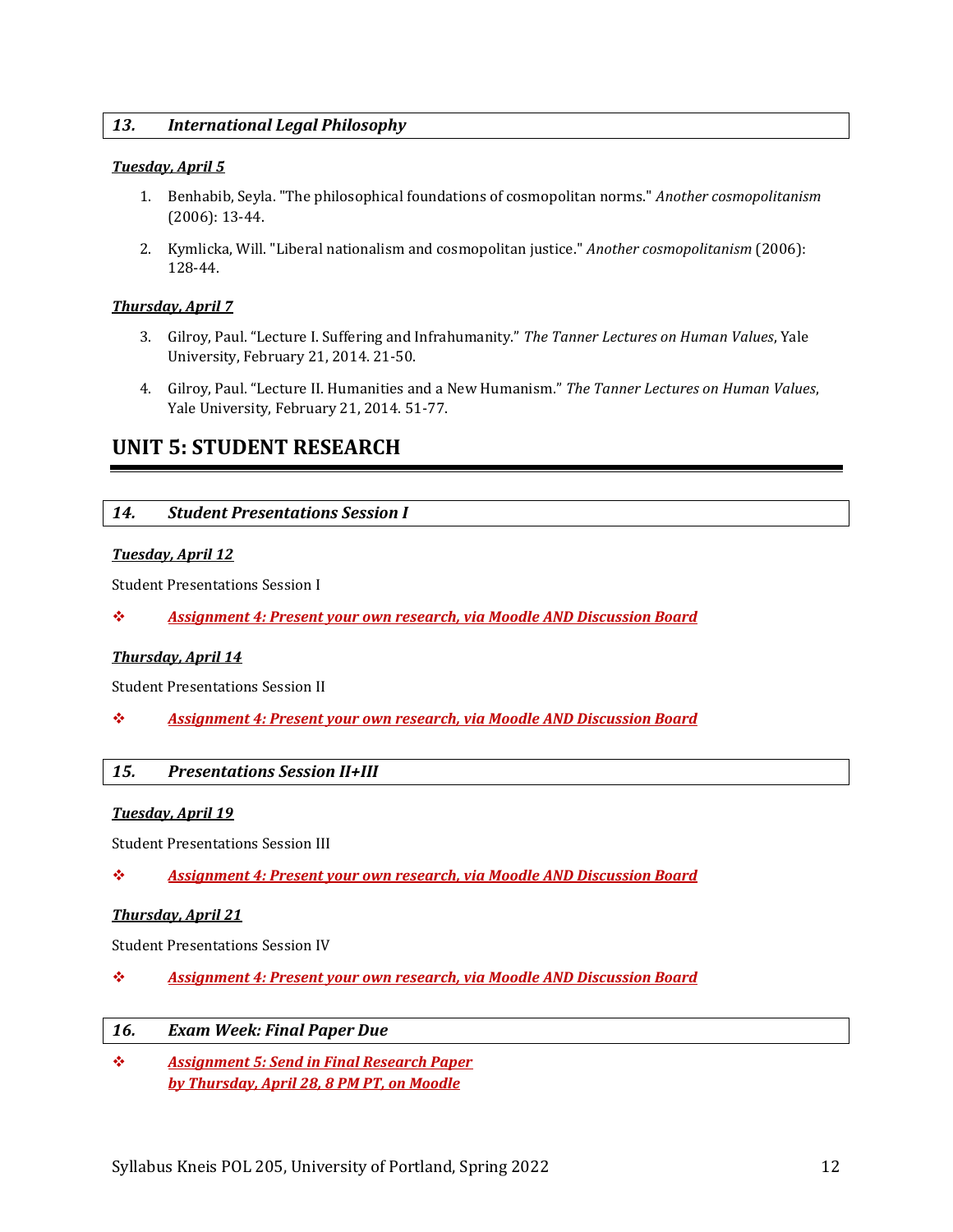#### <span id="page-12-0"></span>BIBLIOGRAPHY OF REQUIRED TEXTS  $4.$

<span id="page-12-1"></span>

| Week.Text#<br>7.08 | Texts in alphabetical order<br>Economist Staff. "What's Gone Wrong with Democracy", The Economist, March 1, 2014, 1-17.                                                                           |  |  |  |  |
|--------------------|---------------------------------------------------------------------------------------------------------------------------------------------------------------------------------------------------|--|--|--|--|
| 2.01               | Anderson, Benedict. Imagined Communities. Reflections on the Origin and Spread of<br>Nationalism. Rev. Ed., New York: Verso, 2006. 9-65.                                                          |  |  |  |  |
| 10.02              | Appiah, Kwame Anthony. "Global citizenship." Fordham L. Rev. 75 (2006): 2375.                                                                                                                     |  |  |  |  |
| 10.01              | Appiah, Kwame Anthony. "There is no such thing as western civilization." The Guardian, Nov<br>9, 2016. 1-8.                                                                                       |  |  |  |  |
| 12.01              | Arendt, Hannah. "We Refugees." Menorah Journal 31.1 (1943): 69-77.                                                                                                                                |  |  |  |  |
| 3.02               | Balibar, Etienne. "Whose Power? Whose Weakness?: On Robert Kagan's Critique of European<br>Ideology." Theory and Event 6:4 (2003). 1-7.                                                           |  |  |  |  |
| 6.06               | Barnett, Michael. "Humanitarianism with a sovereign face: UNHCR in the global undertow."<br>International Migration Review 35.1 (2001): 244-277.                                                  |  |  |  |  |
| 10.05              | Bell, Wendell. "The clash of civilizations and universal human values." Journal of Futures<br>Studies 6.3 (2002): 1-20.                                                                           |  |  |  |  |
| 13.01              | Benhabib, Seyla. "The philosophical foundations of cosmopolitan norms." Another<br>cosmopolitanism (2006): 13-44.                                                                                 |  |  |  |  |
| 12.03              | Bunch, Charlotte. "Women's rights as human rights: Toward a re-vision of human rights."<br>Hum. Rts. Q. 12 (1990): 486.                                                                           |  |  |  |  |
| 9.05               | Burrows, Mathew J., and Oliver Gnad. "Between 'Muddling Through' and 'Grand Design':<br>Regaining Political Initiative-The Role of Strategic Foresight." Futures (2017).                          |  |  |  |  |
| 12.02              | Butler, Judith. "Precarious life, vulnerability, and the ethics of cohabitation." The Journal of<br>Speculative Philosophy 26.2 (2012): 134-151.                                                  |  |  |  |  |
| 11.02              | Chakrabarty, Dipesh. "Provincializing Europe: Postcoloniality and the critique of history."<br>Cultural studies 6.3 (1992): 337-357.                                                              |  |  |  |  |
| 5.02               | Christopherson, Susan, Harry Garretsen, and Ron Martin. "The world is not flat: putting<br>globalization in its place." Cambridge Journal of Regions, Economy and Society 1.3 (2008):<br>343-349. |  |  |  |  |
| 3.04               | Cesa, Marco. "Realist visions of the end of the Cold War: Morgenthau, Aron and Waltz." The<br>British Journal of Politics and International Relations 11.2 (2009): 177-191.                       |  |  |  |  |
| 9.03               | Coudenhove-Kalergi, Richard. "The Pan-European Outlook." International Affairs (Royal<br>Institute of International Affairs 1931-1939) 10.5 (Sep., 1931): 638-651.                                |  |  |  |  |
| 7.03               | Ferrara, Alessandro. "Judging Democracy in the 21st Century: Crisis or Transformation?" No<br>Fo 10, 2013, 1-22.                                                                                  |  |  |  |  |
| 9.01               | Fukuyama, Francis. "The End of History." The National Interest 16 (Summer 1989): 3-18.                                                                                                            |  |  |  |  |
| 5.01               | Friedman, Thomas L. "It's a flat world, after all." The New York Times 3 (2005): 33-37.                                                                                                           |  |  |  |  |
| 7.05               | Galston, William A. "The Populist Challenge to Liberal Democracy". Journal of Democracy,<br>April 2018, Volume 29, Number 2, 5-19.                                                                |  |  |  |  |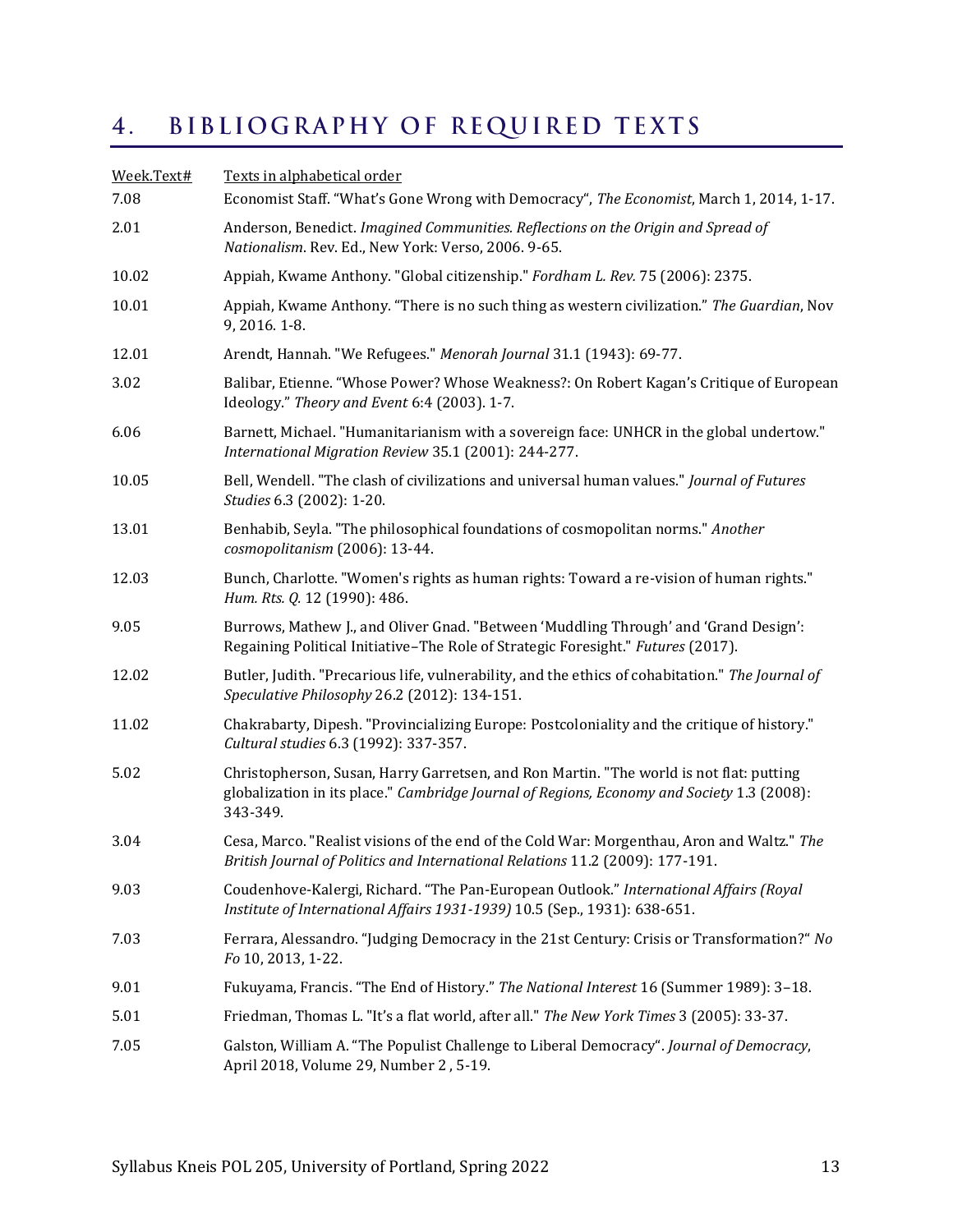| 13.03 | Gilroy, Paul. "Lecture I. Suffering and Infrahumanity." The Tanner Lectures on Human Values,<br>Yale University, February 21, 2014. 21-50.                                     |  |  |
|-------|--------------------------------------------------------------------------------------------------------------------------------------------------------------------------------|--|--|
| 13.04 | Gilroy, Paul. "Lecture II. Humanities and a New Humanism." The Tanner Lectures on Human<br>Values, Yale University, February 21, 2014. 51-77.                                  |  |  |
| 2.02  | Hobsbawm, Eric. Nations and Nationalism since 1780. Programme, Myth, Reality.<br>Cambridge/New York: Cambridge UP, 1990, Chapter 1: 14-45.                                     |  |  |
| 4.02  | Howse, Robert. "Thucydides and Just War: How to Begin to Read Walzer's Just and Unjust<br>Wars." European Journal of International Law 24.1 (2013): 17-24.                     |  |  |
| 10.03 | Huntington, Samuel P. "The clash of civilizations?." Culture and politics. Palgrave Macmillan,<br>New York, 2000. 99-118.                                                      |  |  |
| 11.01 | Hutchings, Kimberly. "Dialogue between whom? The role of the west/non-west distinction in<br>promoting global dialogue in IR." Millennium 39.3 (2011): 639-647.                |  |  |
| 10.04 | Inglehart, Ronald, and Pippa Norris. "The true clash of civilizations." Foreign policy (2003):<br>63-70.                                                                       |  |  |
| 11.06 | Iser, Mattias. "Recognition", The Stanford Encyclopedia of Philosophy. Edward N. Zalta (ed.),<br>https://plato.stanford.edu/archives/sum2019/entries/recognition. Summer 2019. |  |  |
| 9.06  | Judt, Tony. "Europe vs. America" New York Review of Books 02/10/2005. 1-10.<br>http://www.nybooks.com/articles/archives/2005/feb/10/europe-vs-america/                         |  |  |
| 3.01  | Kagan, Robert. "Power and Weakness," Policy Review, No. 113, June and July 2002, 1-19.<br>https://www.mtholyoke.edu/acad/intrel/bush/kagan.htm                                 |  |  |
| 6.01  | Kant, Immanuel. "Perpetual Peace: A Philosophical Sketch." 1795. Kant: Political Writings.<br>Cambridge: Cambridge University Press (93-130). 1991.                            |  |  |
| 5.04  | Keohane, Robert O., and Joseph S. Nye. "Transgovernmental relations and international<br>organizations." World politics 27.1 (1974): 39-62.                                    |  |  |
| 5.08  | Keohane, Robert O., and Joseph S. Nye Jr. "Power and interdependence in the information<br>age." Foreign Aff. 77 (1998): 81.                                                   |  |  |
| 5.07  | Keohane, Robert O., and Joseph S. Nye Jr. "Globalization: What's new? What's not?(And so<br>what?)." Foreign policy (2000): 104-119.                                           |  |  |
| 12.04 | Kisner, Wendell. "Agamben, Hegel, and the State of Exception." Cosmos and History: The<br>Journal of Natural and Social Philosophy 3.2-3 (2007).                               |  |  |
| 2.04  | Krasner, Stephen D. "Sovereignty." Foreign Policy (2001): 20-29.                                                                                                               |  |  |
| 9.04  | Kristensen, P. M. (2017). "After Abdication: America Debates the Future of Global<br>Leadership." Chinese Political Science Review, 1-17.                                      |  |  |
| 13.02 | Kymlicka, Will. "Liberal nationalism and cosmopolitan justice." Another cosmopolitanism<br>$(2006): 128-44.$                                                                   |  |  |
| 6.02  | Lemkin, Raphael. "Genocide as a crime under international law." American Journal of<br>International Law 41.1 (1947): 145-151.                                                 |  |  |
| 7.02  | Meany, Thomas and Yascha Mounk. "What was Democracy?" The Nation, June 2, 2014, 1-39.                                                                                          |  |  |
| 4.04  | Mearsheimer, John J. "Why the Ukraine Crisis Is the West's Fault. The Liberal Delusions That<br>Provoked Putin." Foreign Affairs 93 (2014): 1-12.                              |  |  |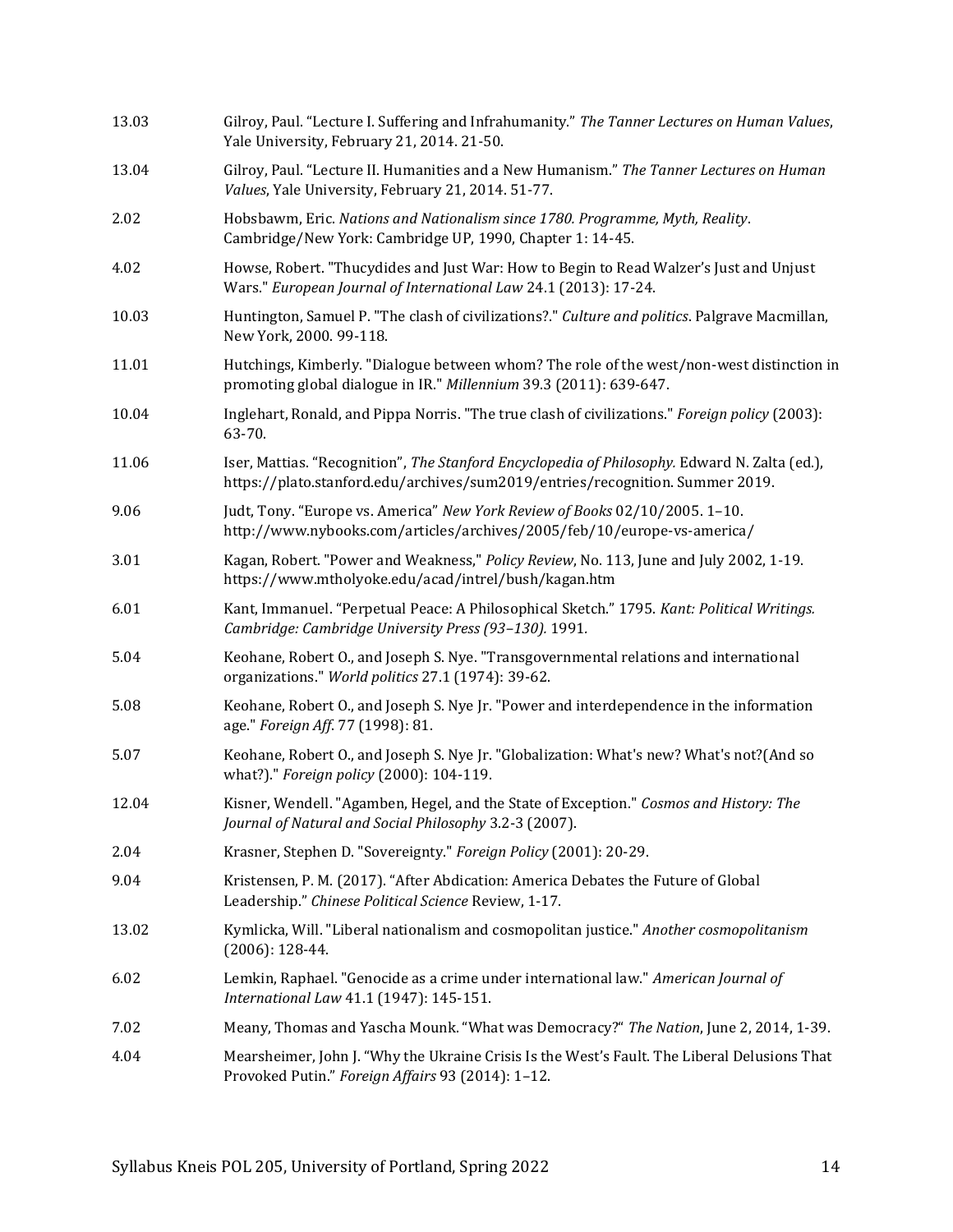| 5.03  | Micklethwait John, and Adrian Wooldridge. "The Globalization Backlash." Foreign Policy No.<br>126 (Sep. - Oct., 2001), pp. 16-18+20+22+24+26.                                                       |  |  |  |
|-------|-----------------------------------------------------------------------------------------------------------------------------------------------------------------------------------------------------|--|--|--|
| 11.03 | Mignolo, Walter D. "Who speaks for the "human" in human rights?." Cadernos de Estudos<br>Culturais 3.5 (2011).                                                                                      |  |  |  |
| 5.05  | Murphy, Craig N. "Global governance: poorly done and poorly understood." International<br>Affairs 76.4 (2000): 789-803.                                                                             |  |  |  |
| 3.03  | Nye, Joseph. "Soft Power." Foreign Policy 80 (Autumn 1990): 153-171.                                                                                                                                |  |  |  |
| 2.04  | Pham, J. Peter. "What is in the National Interest? Hans Morgenthau's realist vision and<br>American foreign policy." American Foreign Policy Interests 30.5 (2008): 256-265.                        |  |  |  |
| 7.09  | Puddington, Arch: "The Return to the Iron Fist", Journal of Democracy, Volume 26, No. 2,<br>April 2015, 122-138.                                                                                    |  |  |  |
| 6.04  | Radelet, Steven. "A primer on foreign aid." Center for Global Development working paper 92<br>(2006).                                                                                               |  |  |  |
| 6.05  | Risse, Thomas. "Transnational actors and world politics." Corporate ethics and corporate<br>governance. Springer, Berlin, Heidelberg, 2007. 251-286.                                                |  |  |  |
| 7.04  | Rodrik, Dani. "Is Liberal Democracy Feasible in Developing Countries?." Studies in<br>Comparative International Development 51.1 (2016): 50-59.                                                     |  |  |  |
| 7.06  | Rodrik, Dani. "Put globalization to work for democracies." New York Times 17.9 (2016):<br>2017.                                                                                                     |  |  |  |
| 11.05 | Said, Edward W. Orientalism. Vintage, 1979.                                                                                                                                                         |  |  |  |
| 5.06  | Sen, Amartya. "Development as freedom (1999)." The globalization and development reader:<br>Perspectives on development and global change 525 (2014).                                               |  |  |  |
| 11.04 | Smith, Linda Tuhiwai. Decolonizing methodologies: Research and indigenous peoples. Zed<br>Books Ltd., 2013. (excerpts)                                                                              |  |  |  |
| 6.03  | Snyder, Jack. "One world, rival theories." Foreign policy 145 (2004): 52.                                                                                                                           |  |  |  |
| 11.07 | Spivak, Gayatri Chakravorty (1988). "Can the Subaltern Speak?". In Nelson, Cary; Grossberg,<br>Lawrence (eds.). Marxism and the Interpretation of Culture. Basingstoke: Macmillan. pp. 271-<br>313. |  |  |  |
| 4.01  | Thucydides, The Peloponnesian War, Book 5, chapter 84                                                                                                                                               |  |  |  |
| 7.07  | Walker, Christopher. "The Authoritarian Threat The Hijacking of "Soft Power". Journal of<br>Democracy, Volume 27, Number 1, January 2016, 49-63.                                                    |  |  |  |
| 4.03  | Walzer, Michael. "World War II: why was this war different?." Philosophy & Public Affairs<br>$(1971): 3-21.$                                                                                        |  |  |  |
| 2.03  | Wilson, Woodrow. "Fourteen points." Address to Congress. Vol. 8. 1918.                                                                                                                              |  |  |  |
| 9.02  | Wright, Thomas. "A Post American Europe and the Future of US Strategy." Brookings /<br>Robert Bosch Foundation Transatlantic Initiative, 2017.                                                      |  |  |  |
| 7.01  | Zakaria, Fareed. "The rise of illiberal democracy." Foreign Affairs (1997): 22-43.                                                                                                                  |  |  |  |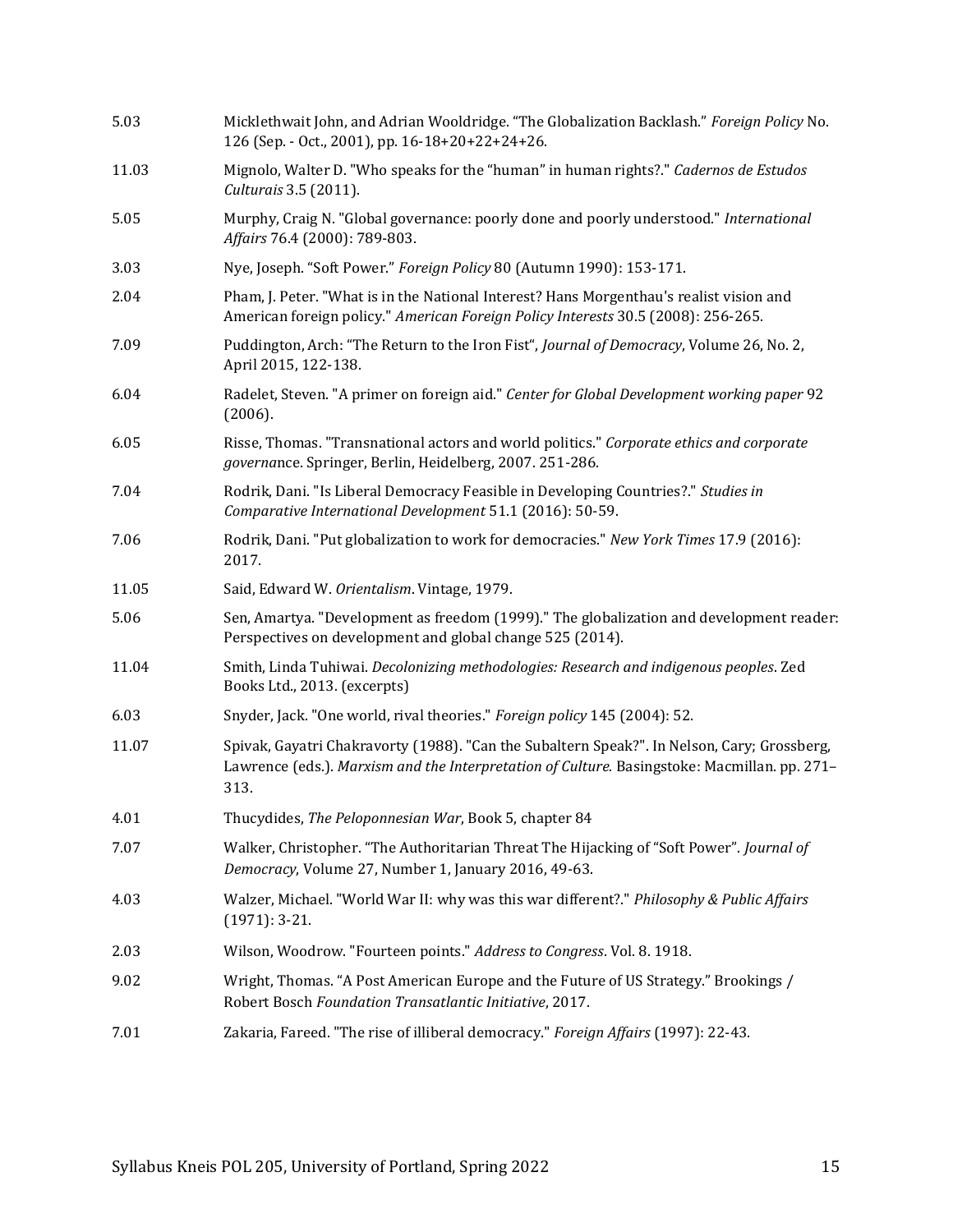#### <span id="page-15-0"></span>COURSE ASSIGNMENTS AND GRADING  $5<sub>1</sub>$

#### **General Remarks:**

- All these assignments are **submitted in writing**. The two presentations have to be submitted to the entire class via the discussion forum (upload as PDF), the response and research paper are only sent to the instructor via e-mail (if you do not receive a confirmation that I have received it within 2 business days, please tell me).
- You are expected to use **correct English**. If there too many mistakes, text understanding may suffer, and you may also be downgraded for complexity. Perform a spell-check (not just via the computer!).
- Pages have to be numbered.
- Text formatting for **all** assignments except discussion posts: 12 point Times, 1.5-spaced, 1 in. margins. Include your name, assignment type, and date in the first line, second line title in bold, one free line, then the text, then works cited, such as:

Name, First Name: Text Presentation, MM/DD/YYYY

**Title of Your Presentation (either a topical title, or "Presentation on the Text by N.N.")**

Text (of the length specified)

#### **Works Cited**

List the works you cited, either APA or MLA style

#### **Researching Articles and Books:**

- Any materials you find for use in your own research should be coming from **academic journals or books**. You may also use original sources (media examples), but need to find 2 research articles minimum.
- Research articles or books are basically distinguished from other materials in that they do not primarily focus on exposition but on **analysis**, and on commenting on other research. **The articles chosen for this class are supposed to serve as examples**.
- You can find such materials, for instance, through the use of **Google Scholar** [\(http://scholar.google.com\)](http://scholar.google.com/). **Library catalogs** will be available to you as well.
- **News sources and statistics** can be used but only to supplement research articles, not to replace them.
- Internet sources are good if they are of a scholarly nature.
- Wikipedia can be a good starting point for research it is never its ultimate end!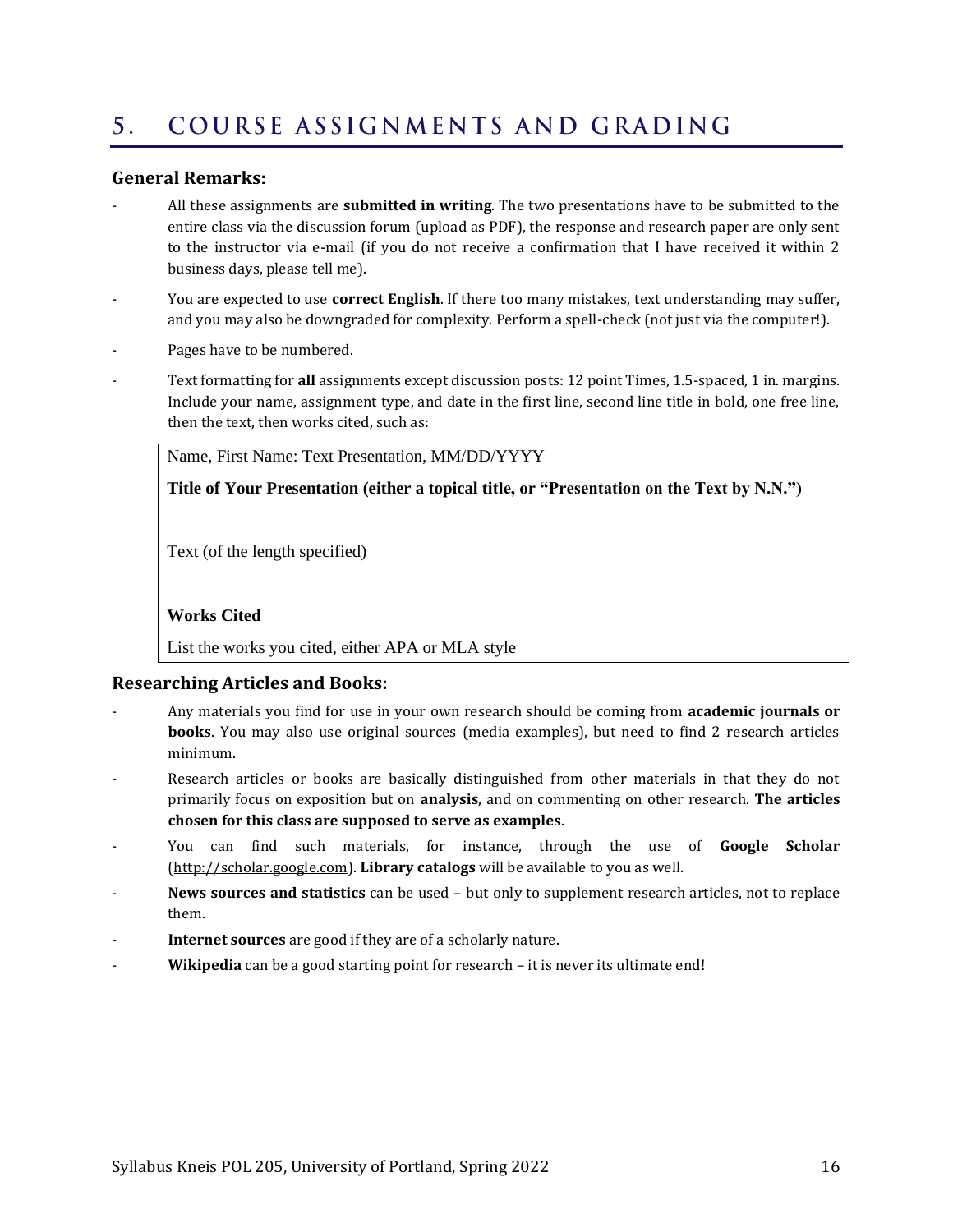#### **Explanation of individual assignments:**

### ❖ **1 Discussion Board (10 points / 20%). Due Regularly**

Students will have to participate regularly in the Moodle discussion board.

#### *Additional Guidelines:*

- Introduce yourself initially to Moodle by saying who you are, what your study interests are, and whatever else you would like people to know about yourself.
- Discussions will be graded in terms of frequency of participation and quality of your contributions. Students need to participate on at least 2-3 days per week.
- You then need to write **at least 10 posts for Moodle of substantial length and quality**. Quality posts are those that are substantial in content and indicate that the student is engaged with the course readings and content (i.e. posts are not "off the top of your head," but rather demonstrate that you have completed and understood the course readings). Such post cannot just be brief responses of twitter length, or a mere link, but have to be contributions for discussion of at least 2 paragraphs of length which open up a possible discussion topic and/or discuss or introduce a topic and/or provide a thoughtful response to a post opened by someone else earlier.
- You are **also expected to respond in other ways**, by briefly commenting on other people's comments. These will not be graded, as they are part of the class conversation.

#### *Grading: 10 points total*

- 1 point per post, but only a maximum of 10 points.

### ❖ **2 Presentation of one assigned text (5 points / 10%). Due depending on when the text is assigned, via Assignments & Discussion Board**

In the beginning of the quarter, the texts will be distributed amongst all participants. The presentation should introduce the main arguments of the text and briefly explain the historical background. The length of the presentation should be **approx. 1 page of text**. Presenters will then also be responsible for facilitating the class discourse by being the experts on the text. Whether you are presenting or not, **everybody is required to read all the texts**, unless they are marked as additional. You may upload texts as separate documents, or post in the forum. Mark it as "**Text Presentation**".

#### *Additional Guidelines:*

- You are the expert on the text. You can assume everyone else has read the text as well (they should). Nevertheless, recap the major arguments of the text.
- None of the texts holds absolute truth. All of them are written from a specific point of view, with which you may agree or disagree. If you voice any such judgment, you need to provide reasons.
- Prepare up to 2 questions for class discussion.
- For general remarks, see the presentation guidelines in Appendix I.

#### *Grading: 5 points total*

- complexity of the argument (3 points)
- correct rendition of the text's argument (½ point)
- correct citations (½ point)
- clarity and correctness of writing  $(\frac{1}{2}$  point)
- handling your responses to questions in the discussion  $(1/2)$  point)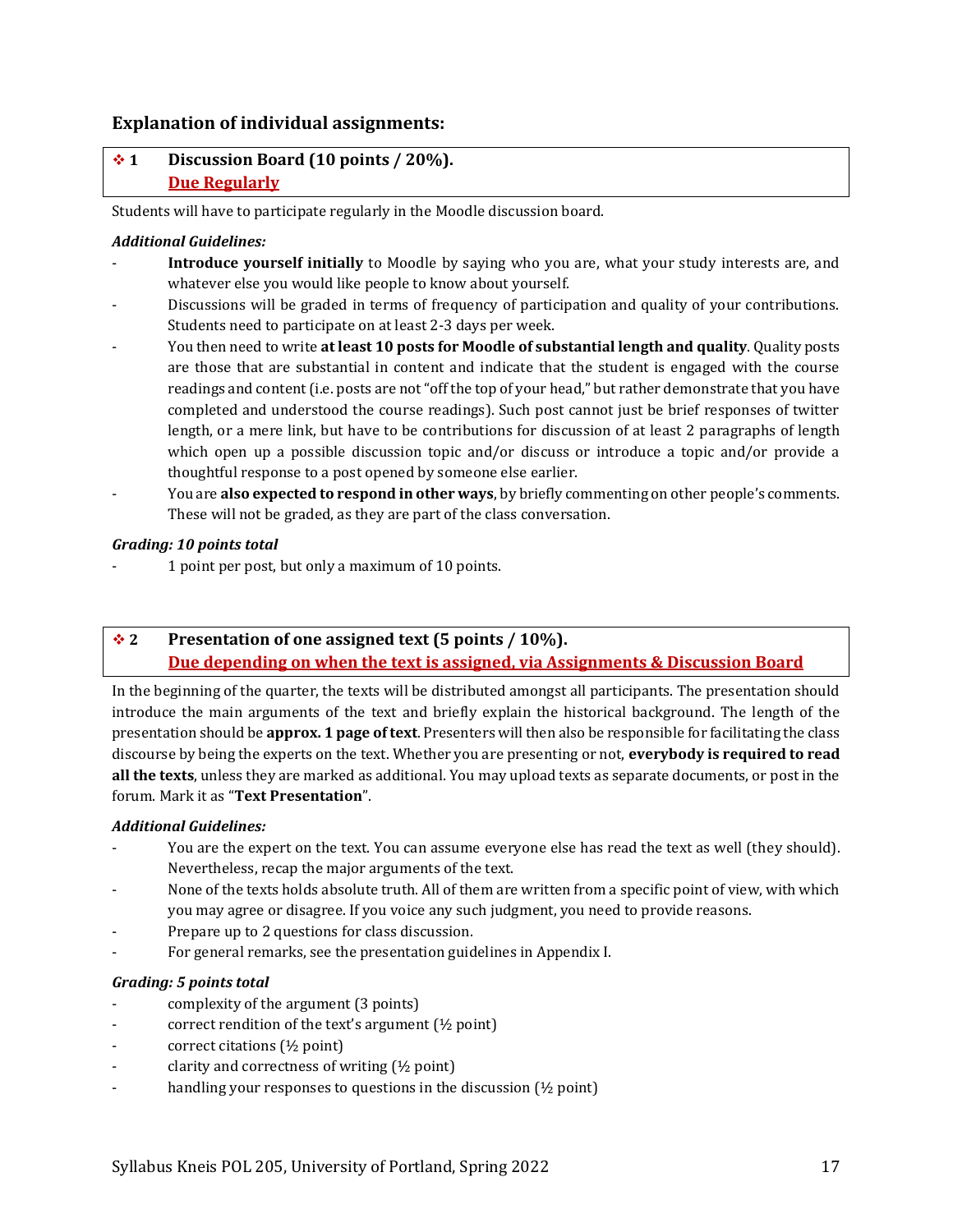### ❖ **3 Midterm Response Essay (10 points / 20%). Due Friday of Week 7, 8 PM Pacific Time, via Assignments**

This is an opinion piece which is based upon the seminar readings and discussions, and can already prepare ideas for your research. You are supposed to develop a thesis in the beginning, and then develop arguments in support of the thesis, but also hint at possible counterarguments. You do not need to find additional research articles or books. Standard citation methods apply. The paper should be **approx. 2 pages** of text (12 point Times, 1.5-spaced, 1 in. margins) plus bibliography.

#### *Grading: 10 points total*

- 5 points for complexity of the argument
- 2 points for correct bibliography and correct citation (choose either MLA or APA, see Appendices II and III, pag[e 24,](#page-23-0) and stick to one method throughout your paper).
- 1 point for spelling and language
- 1 point for structure
- 1 point for fulfilling formal criteria (formatting, length, etc.)
- Penalties for turning it in later: Same day but late: -½ a point; then -1 point per day

### ❖ **4 Research Presentation (10 points / 20%). Due Anytime During Weeks 14/15, via Assignments & Discussion Board**

Students will present a topic of their own choice to the entire class. The presentation should be the equivalent **2 pages of text and a PowerPoint (up to 10 slides)**. The presentation should ideally be a preparation for the final research paper. You are expected to find 3 scholarly sources for your research that are not part of the assigned reading in class.

#### *Additional Guidelines:*

- Find your own topic, and discuss it with the instructor in beforehand via e-mail.
- Find a minimum of 3 new scholarly articles for your research.
- Justify why you think your topic is of relevance.
- Put your own topic into its proper historical and/or political context.
- Structure your argument clearly.
- Prepare up to 3 questions for class discussion.
- For general remarks, see the presentation guidelines in Appendix I.

### *Grading: 10 points total*

- complexity of the argument (5 points)
- correct rendition of the your argument (1 point)
- additional scholarly sources (3 points)
- clarity and correctness of writing  $(\frac{1}{2}$  point)
- handling your responses to questions in the discussion  $(½$  point)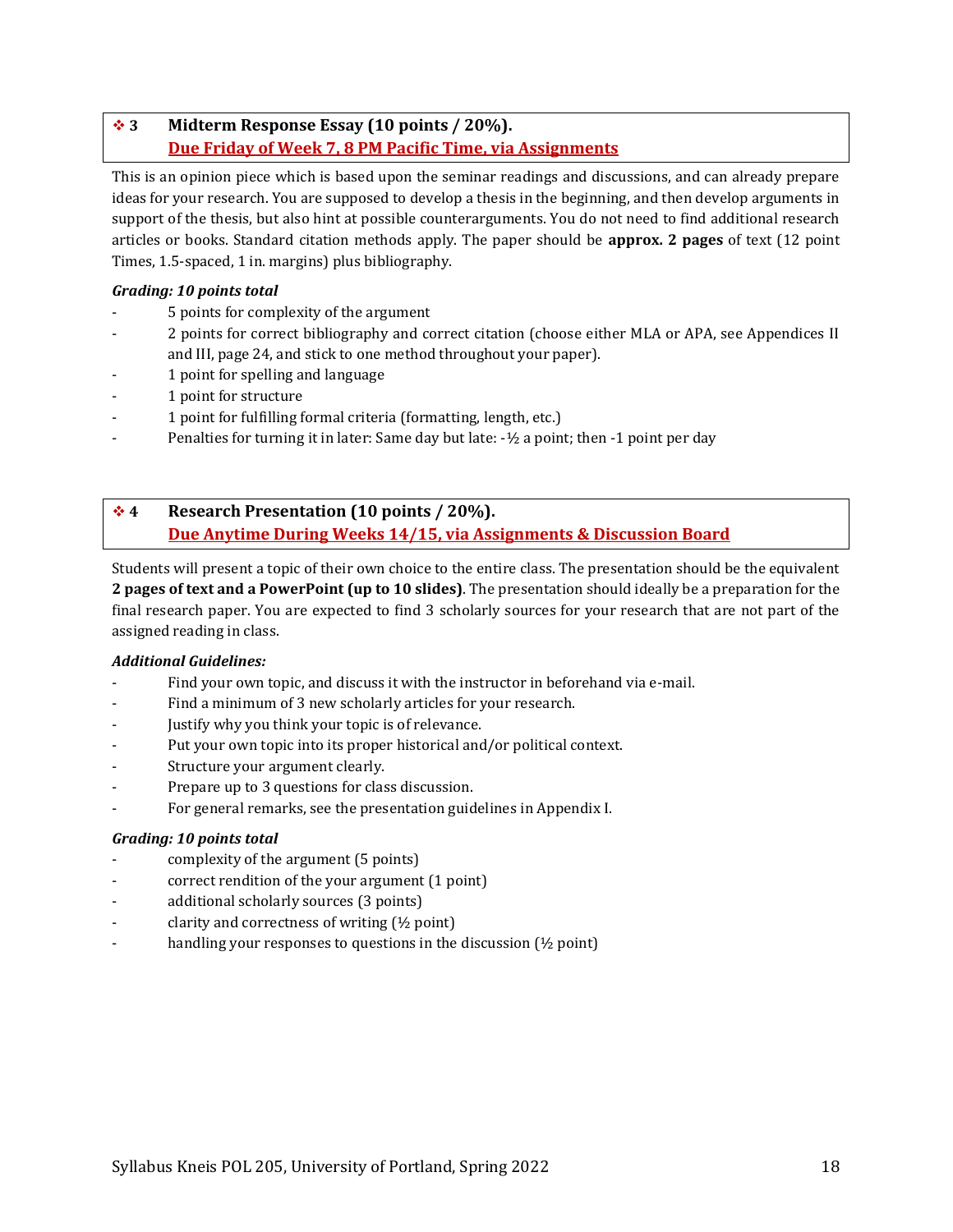### ❖ **5 Final Research Paper on a topic of your own choice (15 points / 30%). Due Thursday of Week 16, 8 PM Pacific Time, via Assignments**

This research paper can be based on the preceding research presentation. Unlike the response paper, your focus has to be on analysis rather than on opinion. You are supposed to develop a thesis in the beginning, and then develop arguments in support of the thesis, but also hint at possible counterarguments. You need to use at least 2 of the texts discussed throughout the seminar, and to find at least 3 additional scholarly research articles or books. Standard citation methods apply. The paper should be a minimum of **5 pages of text**, no more than 6 (12 point Times, 1.5-spaced, 1 in. margins) plus bibliography in addition to the allotted pages.

#### *Grading: 15 points total*

- 5 points for complexity of the argument
- 2 points for correct bibliography and correct citation (choose either MLA or APA, see Appendices II and III, pag[e 24,](#page-23-0) and stick to one method throughout your paper).
- 1 point for spelling and language
- 1 point for structure
- 1 point for fulfilling formal criteria (formatting, length, etc.)
- 1 point per cited article or book that was assigned for class (up to 2 points)
- 1 point per cited article or book that you individually researched (up to 3 points)
- Penalties for turning it in later: Same day but late: -1/2 a point; then -1 point per day

#### <span id="page-18-0"></span>FINAL GRADE DISTRIBUTION 6.

| Maximum possible points:   |                                                                                                                |                   |                                                              | 50 points        |                   |      |        |
|----------------------------|----------------------------------------------------------------------------------------------------------------|-------------------|--------------------------------------------------------------|------------------|-------------------|------|--------|
| 1.<br>2.<br>3.<br>4.<br>5. | Discussion Board:<br>Text Presentation:<br>Response Paper:<br><b>Research Presentation:</b><br>Research Paper: |                   | 10 points<br>5 points<br>10 points<br>10 points<br>15 points |                  |                   |      |        |
| A                          | 95%                                                                                                            | to under or equal | 100%                                                         | 47.5             | to under or equal | 50   | points |
| A-                         | 90%                                                                                                            | to under          | 95%                                                          | 45               | to under          | 47.5 | points |
| $B+$                       | 87%                                                                                                            | to under          | 90%                                                          | 43.5             | to under          | 45   | points |
| B                          | 83%                                                                                                            | to under          | 87%                                                          | 41.5             | to under          | 43.5 | points |
| В-                         | 80%                                                                                                            | to under          | 83%                                                          | 40               | to under          | 41.5 | points |
| $C+$                       | 77%                                                                                                            | to under          | 80%                                                          | 38.5             | to under          | 40   | points |
| C                          | 73%                                                                                                            | to under          | 77%                                                          | 36.5             | to under          | 38.5 | points |
| $C-$                       | 70%                                                                                                            | to under          | 73%                                                          | 35               | to under          | 36.5 | points |
| $D+$                       | 67%                                                                                                            | to under          | 70%                                                          | 33.5             | to under          | 35   | points |
| D                          | 63%                                                                                                            | to under          | 67%                                                          | 31.5             | to under          | 33.5 | points |
| D-                         | 60%                                                                                                            | to under          | 63%                                                          | 30               | to under          | 31.5 | points |
| F                          | 0%                                                                                                             | to under          | 60%                                                          | $\boldsymbol{0}$ | to under          | 30   | points |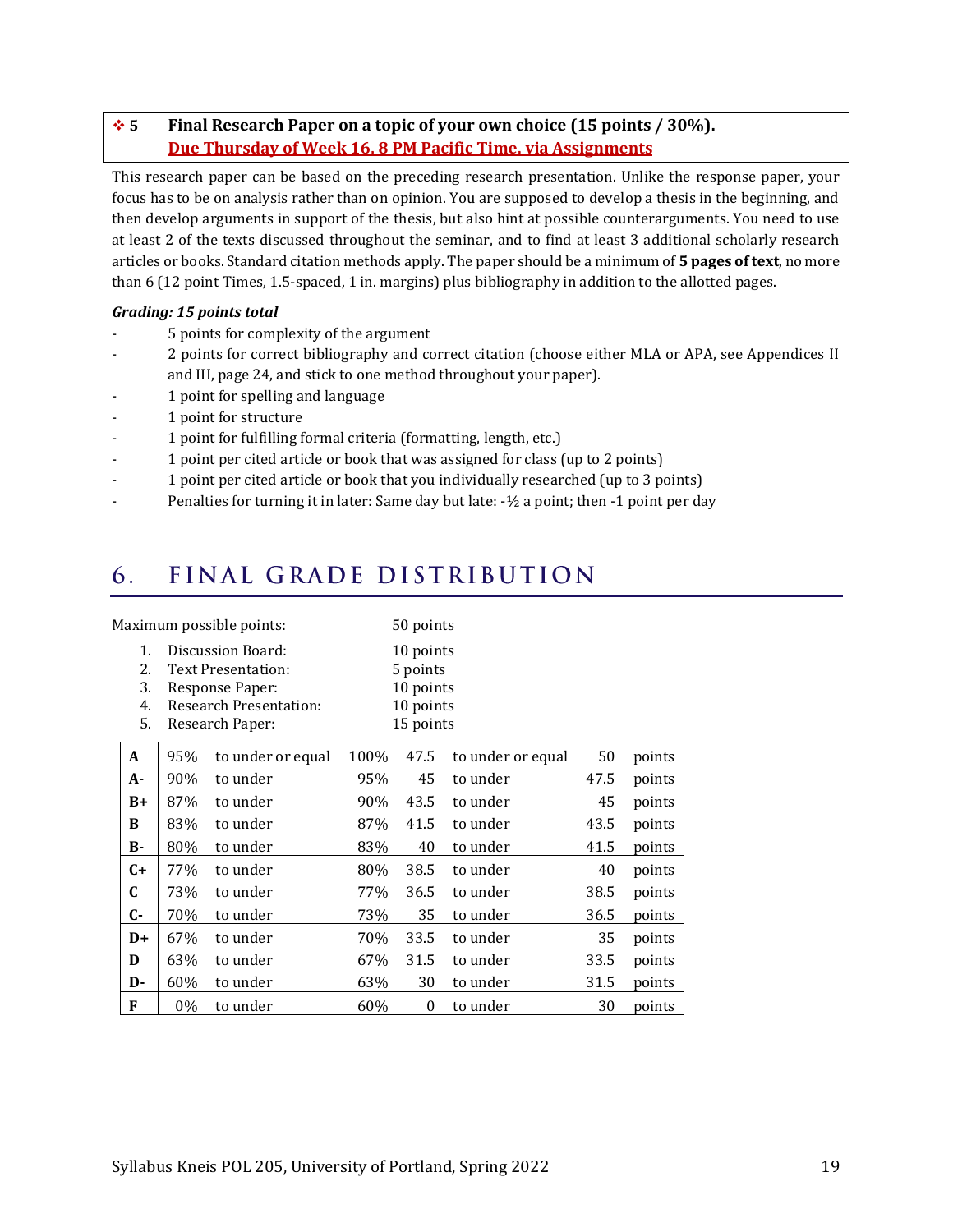#### <span id="page-19-0"></span>STUDENT LEARNING OUTCOMES  $7.$

#### **7.1. Political Science Learning Outcomes:**

Political science and global affairs graduates of the University of Portland will be able to:

- 1. Demonstrate elementary knowledge within three areas of the discipline of political science--American Politics, world politics, and political theory--that will serve as the building blocks for mastery of the discipline over time.
	- a) Demonstrate foundational knowledge of key concepts, theories and discourses within American politics, world politics, and political theory.
- 2. Understand and demonstrate a foundational knowledge of methodological approaches in political science.
	- a) Understand the role that theory plays in guiding methodological decisions within research.
	- b) Demonstrate knowledge of the fundamentals of conducting research in political science for a variety of methodological approaches.
- 3. Demonstrate advanced knowledge/mastery of political science subfields, including international relations, comparative politics, American politics, and political theory by critically assessing their key concepts, theories, and discourses.
	- a) Identify and explain the key concepts, theories, and discourses of the scholarly research within the subfields of the discipline.
	- b) Critically evaluate the key concepts, theories, and discourses of scholarly research within the subfields of the discipline.
- 4. Analyze and apply key concepts, theories, and discourses in at least one of the four subfields of political science.
	- a) Articulate a critical analysis of a problem within political science through a research paper (18-25 pages) that establishes a novel research question, clear thesis, cogent argumentation and conclusions, and that properly engages the relevant scholarly literature in the given field.
	- b) Within this research paper, apply the fundamentals of a research design as mastered in [POL](http://up.smartcatalogiq.com/2021-2022/bulletin/Courses/POL-Political-Science/Introductory-Courses/POL-250)  [250](http://up.smartcatalogiq.com/2021-2022/bulletin/Courses/POL-Political-Science/Introductory-Courses/POL-250) *Political Inquiry and Analysis*.

[\(up.smartcatalogiq.com/2021-2022/bulletin/College-of-Arts-and-Sciences/Degrees-and-Programs/Political-Science\)](http://up.smartcatalogiq.com/2021-2022/bulletin/College-of-Arts-and-Sciences/Degrees-and-Programs/Political-Science)

#### **7.2. General Learning Outcomes**

Students who take this course will be able to

- 1. Identify, define and analyze some important concepts in political and cultural theory, specifically as they pertain to the central issues relevant to political and social dimensions of various forms of media. This included the ability to identify and evaluate core ideas of media theory, and the arguments that support them. This includes knowledge in political science theory and cultural studies and is measured through coursework.
- 2. Analyze current social issues and place them in historical context(s). Specifically, you will be given a genealogy of the ideas of the relationship between media and the state, and work with texts ancient and modern that help you situate current social issues.
- 3. Accumulate, contextualize, recall, analyze and critically interpret some of the major issues in political theory as well as critical domain knowledge with an interdisciplinary outlook by utilizing methods and approaches applicable to the disciplines of political science and cultural studies.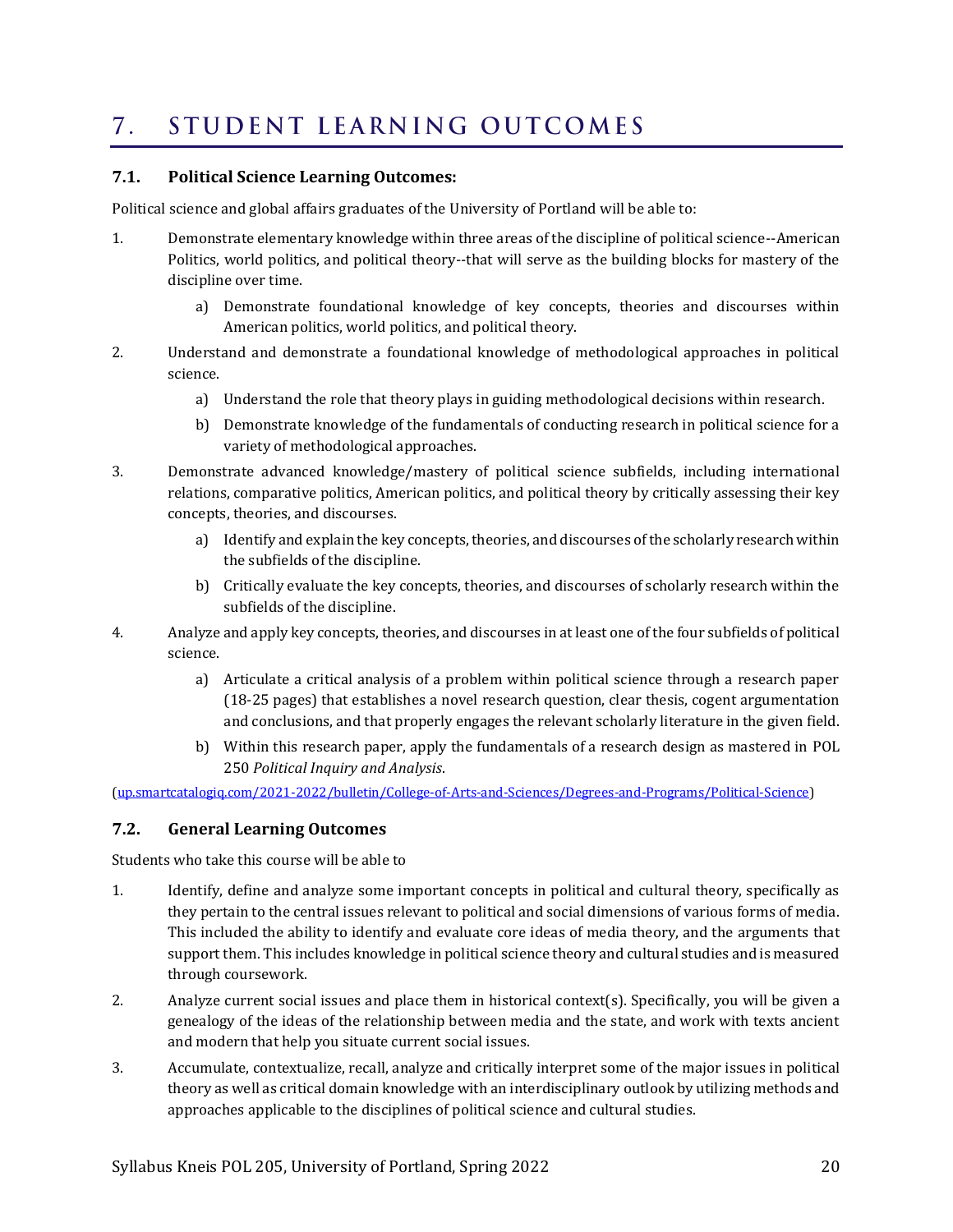- 4. Recognize the necessity to theorize culture and politics and to apply different theoretical models to different circumstances. Also follow the principle of a "ruthless criticism of everything existing" (Marx to Ruge, 1843) by critiquing the nature, value, and limitations of the basic methods of the social sciences.
- 5. Express the basic argument of a scholarly text and use it as a resource.
- 6. Work collaboratively and collegially, by sharing ideas and analyses in a respectful but critical and mutually enriching manner.

Discuss and make arguments about these concepts and issues in writing by relating them to contemporary political debates as reflected in contemporary culture. Students will develop own scholarly approaches to a topic, and conduct own research.

### **7.3. University Core Course Requirements**

The University of Portland offers a liberal arts Core Curriculum with a vision of students acquiring knowledge, skills, and values that will prepare you to respond to the needs of the world and its human family, while having a foundation of multiple lenses to address enduring questions of human concern. The University Core Curriculum strives to achieve this vision by cultivating six habits of heart and mind in all graduates regardless of major.

As a priority for this Core class, our focus is the "Global and Historical Consciousness" habit. As part of developing that habit, this course will prioritize students learning to (1) use scientific thinking to understand how the world works, and to (3) use empirical analysis to address human, social, or ecological problems. Toward this end, as one specific Core learning outcome for this class, the expectation is that students who complete this course will be able to demonstrate their understanding of the Global political system by applying their scientific knowledge and empirical analysis to relevant political problems in the world.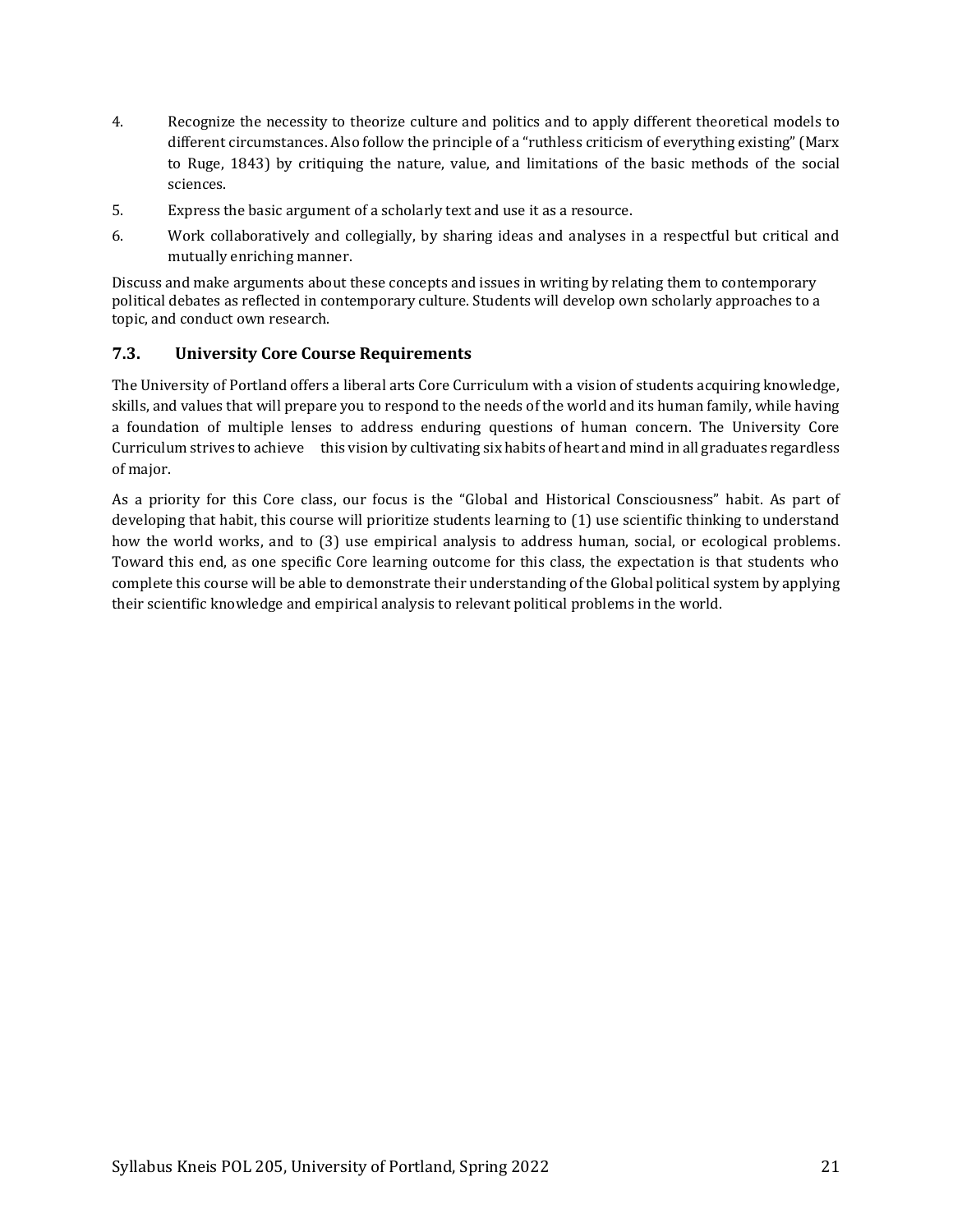### <span id="page-21-0"></span>**GENERAL ARGUMENTATION RULES**  $8<sub>1</sub>$ (FOR PRESENTATIONS AND PAPERS)

- If you refer to somebody or a text, always provide a detailed source. Never say "As Aristotle has said, …" but provide a concrete source. You will find that many quotes are continually misattributed. Do the research.
- Be respectful of others' opinions and arguments, no matter how harshly you may disagree. Any criticism must be aimed at the argument or subject matter ("*argumentum ad rem*"), not at the person ("*argumentum ad hominem*").
- If you disagree with a certain position, make sure you represent it accurately in all its scope, and not as a distorted caricature ("straw man argument").
- Base your argument on a solid database, not just on your own experiences or things you have heard ("anecdotal evidence").
- Just because a famous or influential person made a certain argument, does not automatically provide it with legitimacy ("argument from authority").
- Just because something occurs in nature, does not make it good ("naturalistic fallacy").
- See also: www.fallacyfiles.org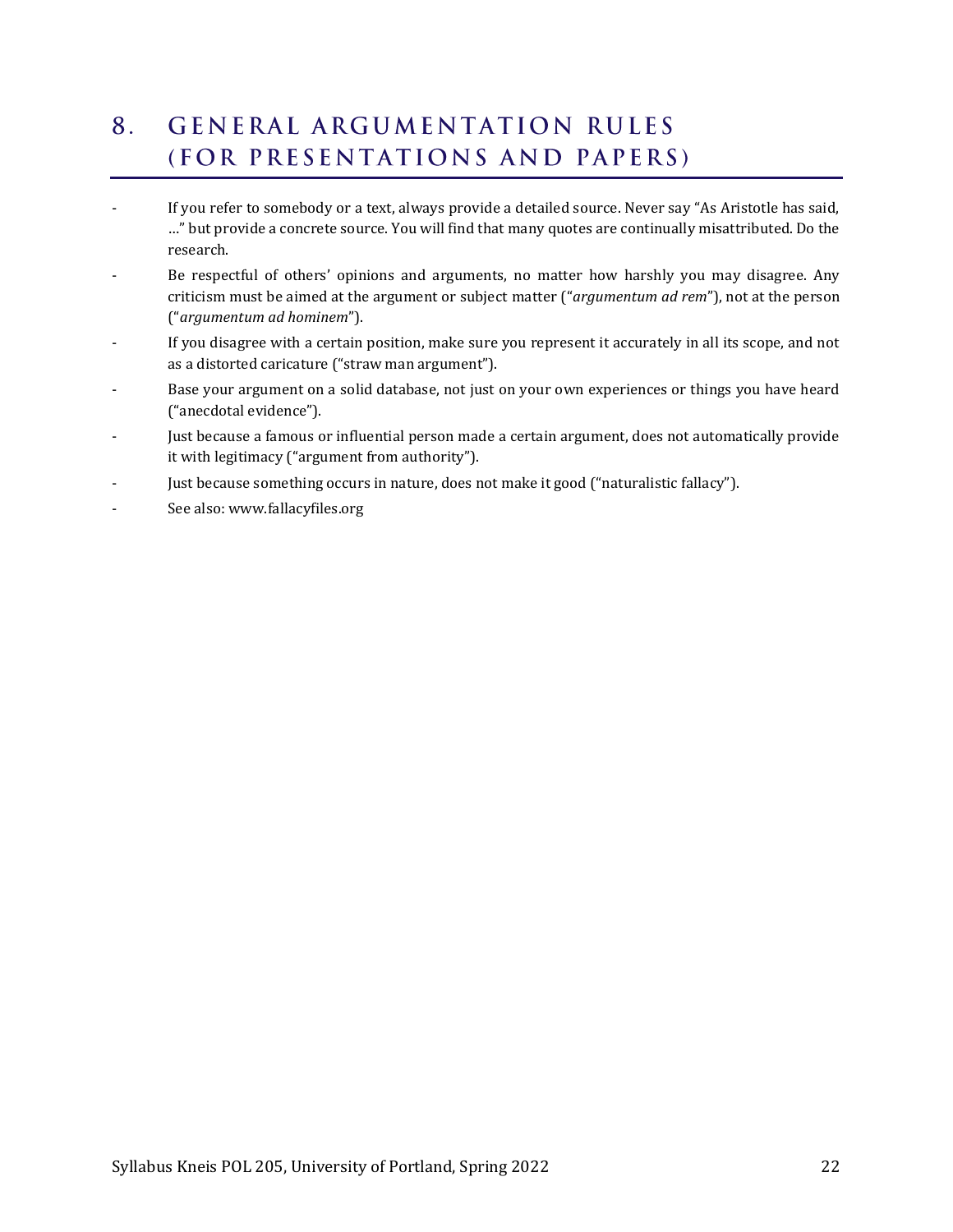#### <span id="page-22-0"></span>APPENDIX I: PRESENTATION GUIDELINES  $9<sub>1</sub>$

#### **9.1. When Introducing a Text**

*These questions need not be answered verbatim or in that order– but address them or be kept in mind.*

- What is it about?
- Who is the author? (relevant if important person of history -- but no extended biographies)
- What is the context?
- What is the line of argument?
- What are the theoretical assumptions? Does the text speak to a specific school of thought?
- How is it written? What can you derive from the structure of the text?
- How was it perceived? What has it achieved? (relevant if this text is a historical source or has had a deep impact on a field of research)
- Provide own evaluations and analysis, briefly.

#### **9.2. When Presenting Your Own Analysis or Argument**

*These questions need not be answered verbatim or in that order– but address them or be kept in mind.*

- Be transparent: name your sources, provide a handout with a bibliography and a structure of your presentation.
- Provide a clear line of argument
- Prefer analysis over opinion, personal experiences and anecdotal knowledge
- Be clear to differentiate between your own analysis and someone else's.

#### **9.3. Q&A Rules**

- Welcome critique as an opportunity to better yourself.
- When critiquing others, aim the argument at the issue, not the person, and remain respectful.
- When you don't know what to answer, offer to follow up with them later -- don't improvise.

#### **9.4. General Presentation Rules**

- Everybody is nervous. EVERYBODY.
- Everybody makes mistakes.
- Preparation always helps.
- Practice.
- A class presentation is supposed to help you to learn, you are not expected to be perfect.

#### *9.4.1.Content*

The presentation is not about you. It is about the content.

#### *9.4.2. Structure*

- You are *communicating*, not talking *at* somebody.
- Make sure you do everything to get your message across in the short time you have.
- Tell them what you're about to tell them. -- Tell them. -- Tell them what you've just told them.
- Intelligent redundancy is good.
- Patronizing is bad.

#### *9.4.3.Modes of Presenting*

- Do what you feel is most comfortable to you.
- Talk loudly and clearly.
- Make eye contact as much as possible.
- Provide a handout with your most important points, central quotes or data (brief!), works cited, and your contact information.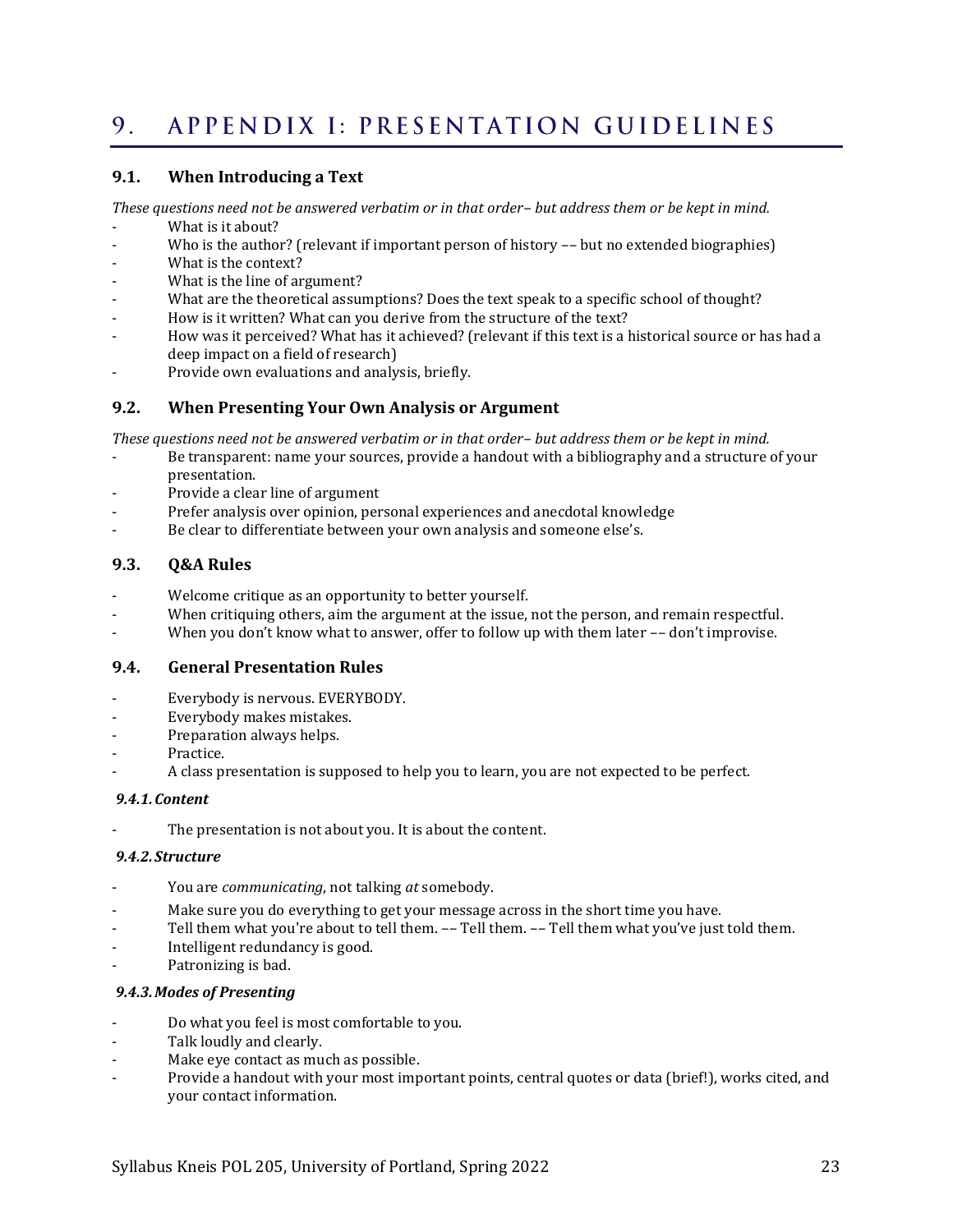*Reading out a written text:*

- pro: safety, you tend to forget less, you can formulate better
- contra: inflexible, less communicative

#### *Speaking freely (without notes):*

- pro: flexible, can adapt to audience quickly, communicative
- contra: needs experience, you may forget things, imperfect formulations
- you may compensate with a handout

*Speaking freely with notes*

- possibly best of both worlds
- you may even write an introduction & a closing to read out

#### *9.4.4.Time*

- Time yourself. You have limited time allotted. Test out your presentation beforehand; then add 2-3 minutes. You will always take longer than planned.
- Provide a handout collating your most important findings, central quotes, a bibliography, and your contact information. If you forget to say something important in the presentation, it'll be there.

#### *9.4.5.Technology*

- Use technology only if necessary.
- Only use technology that you know how to handle.
- Be sure to have reliable equipment. If possible, bring your own computer. Apple computer owners: bring an adapter cable for VGA. Assume no HDMI compatibility.
- Make backups of your presentation. Make a backup of the backup.
- Be only as fancy as absolutely necessary. Anything flashy that distracts from your message can go.
- Sometimes, a Moodle is enough.
- A paper handout may substitute or supplement a visual presentation. It gives people something to take away.
- Be prepared for tech to break down.

#### *9.4.6.Attire*

- Appear professional. This is work, it should look like that. Respect your audience.
- There will always be a question from the audience you won't like. Be cordial. Admit if you don't know something; promise to get back with more information.
- Know how to react: "Never answer the question that is asked of you. Answer the question that you wish had been asked of you." (Robert S. McNamara, *The Fog of War*, 87:11-87:19)

#### *9.4.7.Remember Murphy's Law*

- Nothing is as easy as it seems. -- Everything takes longer than expected. -- And if something can go wrong it will, –– at the worst possible moment.
- Well, hopefully not. But be prepared anyway. Presentations are always a test of how to react to unforeseen circumstances, and the more you practice, the more experienced you'll be. Good luck!

#### **9.5. Netiquette: How to Present Yourself Online**

- Always remember you are still talking to human beings it is very easy to lose sight of that online.
- Try to build community with your fellow students by being active in the discussion, by responding to
- their posts, and by taking part in the Q&A peer critique process after uploaded assignments.
- Check your spelling --- mistakes in writing are unnecessary distractions from what you want to say.
- Name your sources.
- <span id="page-23-0"></span>Be concise but substantial. Remember that people tend to read in an F-pattern online: first paragraphs are read, then beginnings oftentimes just scanned (sadly). Make it interesting.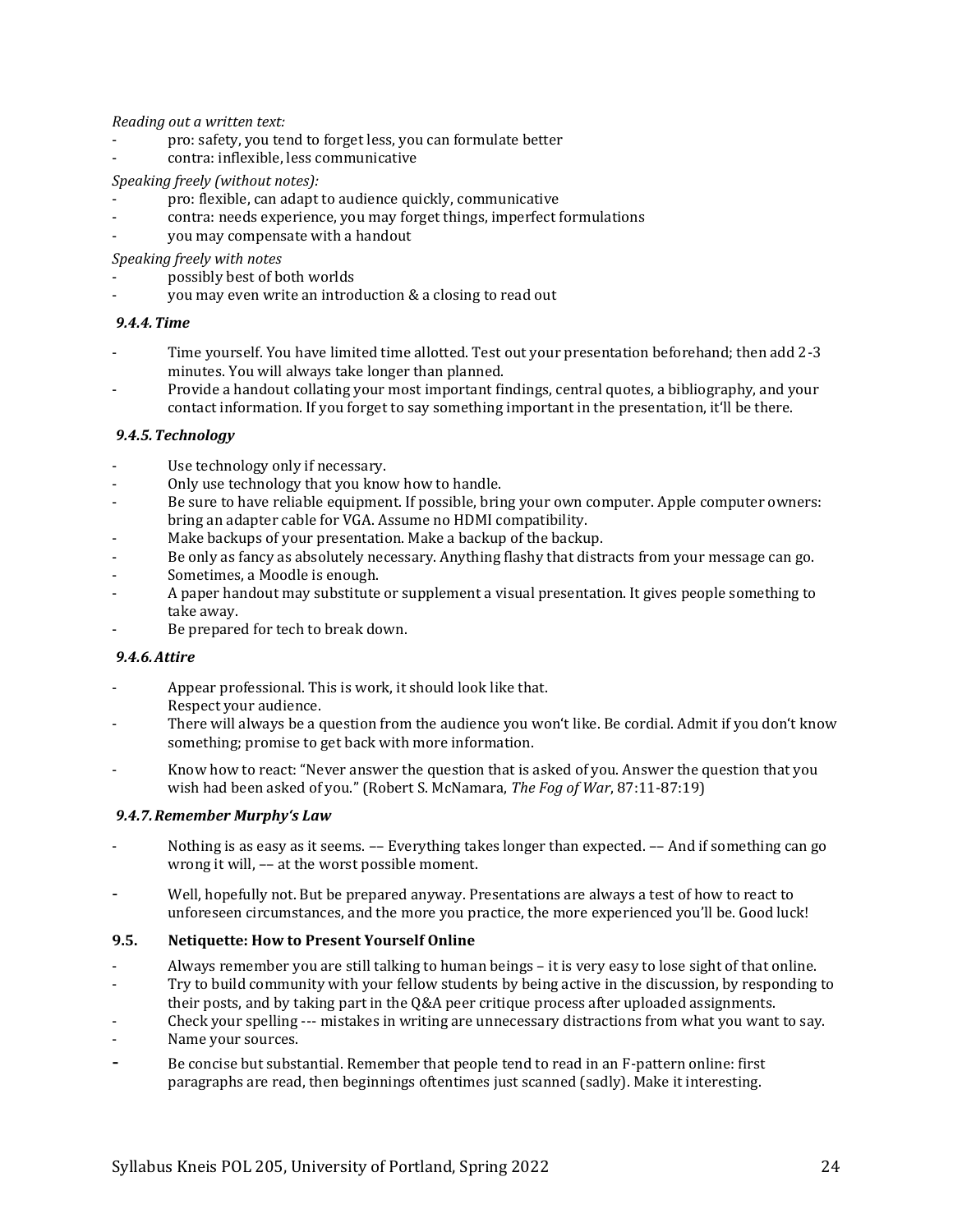# <span id="page-24-0"></span>10. APPENDIX II: CITATION GUIDE MLA

You can use MLA or APA style for citations, see: <u>owl.english.purdue.edu/owl/resource/560/01.</u> The major rules MLA style are summarized here, as follows:

#### **Page/font format:**

- Font Size 12 pt (use a normal system font like Times New Roman, Arial, Cambria, etc.)
- Line spacing 1.5
- Footnotes: 10 pt, Line spacing 1
- Indent quotations longer than 3 lines, with 10 pt size font
- Mark omitted parts of a quotation with squared brackets to distinguish them from possible (round) brackets within the quotation:

"*Falling Down* is a smart film, but it struggles [...] to convince viewers that [the hero] represents an ultimately (mythologically) redundant model of white masculinity." (Kennedy 2000: 122)

**Bibliographical reference** in parentheses (Author Year: Page):

Blabla blabla (Soja 1989: 37).

When Works Cited holds more than one title of the same author and from the same year, specify text by adding letters to the publication date:

Blabla blabla (Soja 1989a: 37).

Blabla blabla (Soja 1989b: 1).

**Footnotes** should be used only for further comments, not as bibliographical reference.

The **Works Cited** appears at the end of your paper. The format is the following:

#### **For articles in collective volumes:**

Name, First Name. "Article". In: Name, First Name, ed. *Larger Volume*. Publishing Place: Publishing House, Year. Pages.

e.g. Kennedy, Liam. "Paranoid Spatiality: Postmodern Urbanism and American Cinema." In: Balshaw Maria, Liam Kennedy, eds. *Urban Space and Representation.* London: Pluto, 2000. 116-30.

(use ed. for one Editor, eds. for multiple Editors)

#### **For articles in journals or magazines:**

Name, First Name. "Article". *Magazine Title*. Magazine Number (Year): Pages.

e.g. Foucault, Michel. "Of Other Spaces." *Diacritics* 16.1 (1986): 22-27.

#### **For monographs:**

Name, First Name. *Larger Volume*. Publishing Place: Publishing House, Year. Pages.

e.g. Soja, Edward. *Postmodern Geographies: The Reassertion of Space in Critical Social Theory*. London: Verso, 1989.

**For internet articles:**Name, First Name. "Article." *Main Web Site Title*. URL. Retrieved MM/DD/YYYY.

(or variations, such as organization name or alias in the first place, depending on nature of the web site)

- e.g. Edmunds, R. David. "The US-Mexican War: A Major Watershed." *PBS.*  pbs.org/kera/usmexicanwar/war/major\_watershed.html. Retrieved 09/01/2009.
- e.g. World Health Organization (WHO). *Active Ageing: A Policy Framework*. Geneva: WHO, 2002. who.int/ageing/publications/active/en. Retrieved 08/25/2011.

*Some publication guides say you do not need to list the URL any more – I require you to do this nevertheless.*